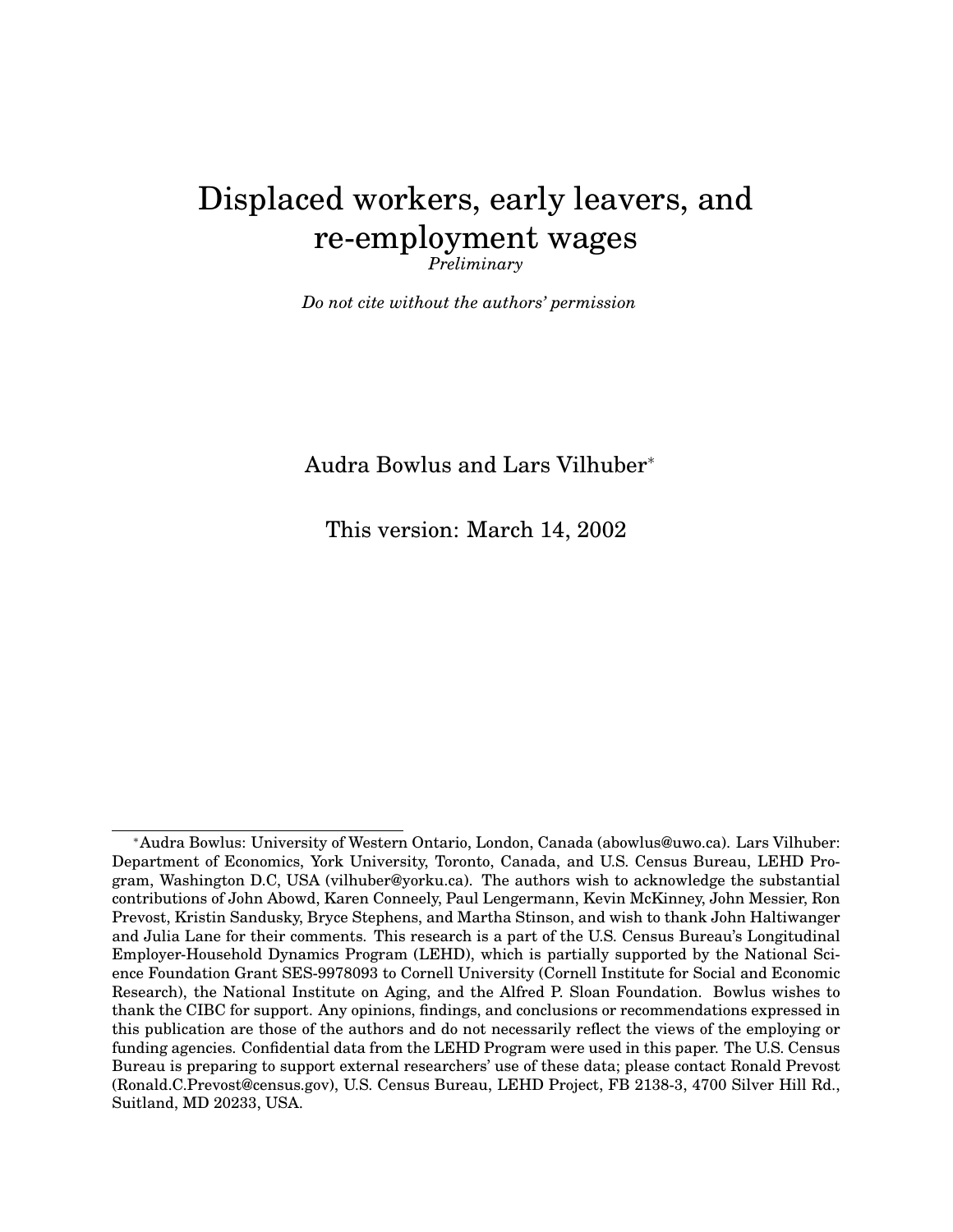# **Contents**

|                         | 1 Introduction                                      | $\bf{2}$        |
|-------------------------|-----------------------------------------------------|-----------------|
| $\overline{\mathbf{2}}$ | <b>A Search Model of Displacement</b>               | $\bf{3}$        |
|                         |                                                     | 3               |
|                         | 2.2 Value Functions for Employment and Unemployment | $5\overline{)}$ |
|                         | Reservation Wage Strategies<br>2.3                  | - 5             |
|                         |                                                     | 8               |
| $\bf{3}$                | <b>Data</b>                                         | 8               |
|                         | <b>4 Estimation and Results</b>                     | 11              |
| 5                       | <b>Conclusion</b>                                   | 17              |
| 6                       | <b>Tables</b>                                       | 21              |
|                         | <b>A</b> Data construction                          | 28              |
|                         | <b>B</b> Tables                                     | 30              |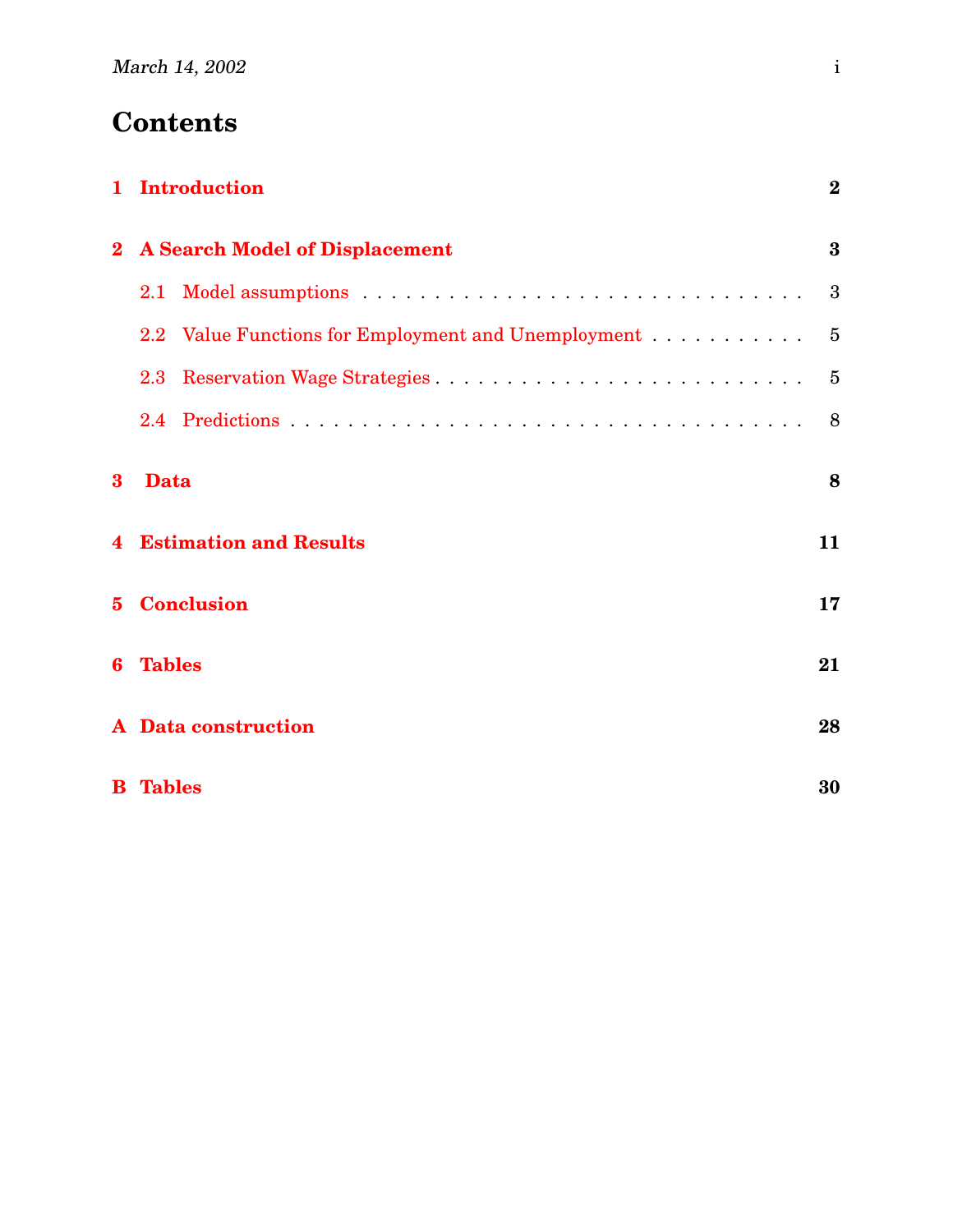# **List of Tables**

| $\mathbf{1}$   |                                                                    |  |
|----------------|--------------------------------------------------------------------|--|
| 2 <sup>1</sup> |                                                                    |  |
| 3 <sup>°</sup> | Person summary statistics: restricted unemployment 23              |  |
| $\overline{4}$ |                                                                    |  |
| $5^{\circ}$    | OLS results: Log wage differential, full fixed effects 25          |  |
| $6^{\circ}$    | Probit results: Likelihood of leaving before displacement 26       |  |
| $7^{\circ}$    | OLS results: by theta quartiles, restricted unemployment 27        |  |
|                | B.1 OLS results: Log wage differential, restricted unemployment 31 |  |
|                | B.2 OLS results: Full fixed effects, restricted unemployment 32    |  |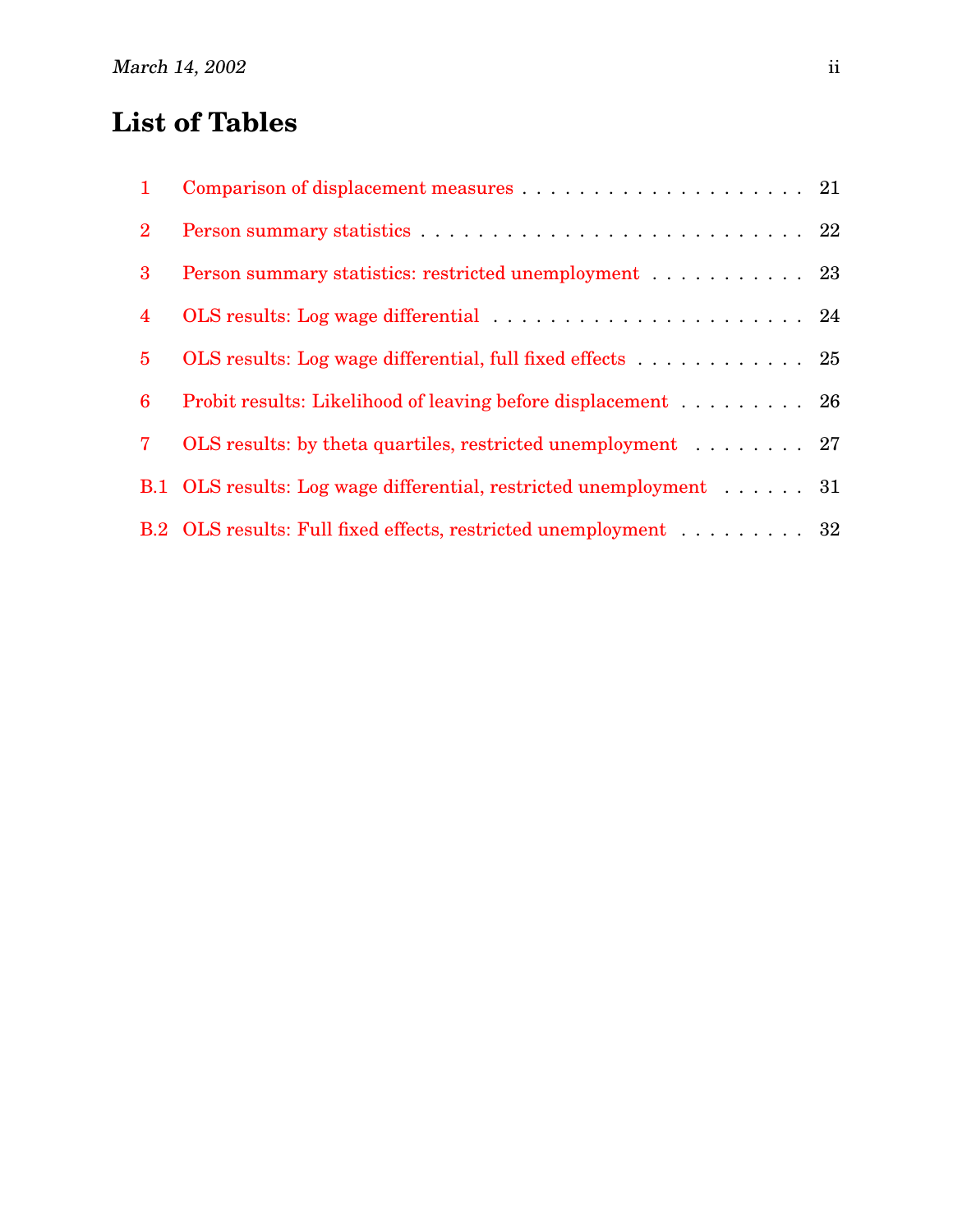#### **Abstract**

When receiving information about an imminent plant closure or mass layoffs, workers search for new jobs. This has been the premise of advance notice legislation, but has been difficult to verify using survey data. In this paper, we lay out a search model that takes explicitly into account the information flow prior to a mass layoff. Using universal wage data files that allow us to identify individuals working with healthy and displacing firms both at the time of displacement as well as any other time period, we test the predictions of the model on re-employment wages. Controlling for worker quality, workers leaving a "distressed" firm have higher re-employment wages than workers who stay with the distressed firm until displacement.

JEL CLASSIFICATION: J31 - Wage Level and Structure; J65 - Unemployment Insurance; Severance Pay; Plant Closings, J63 - Turnover; Vacancies; Layoffs

KEYWORDS: Displaced workers, search theory, advance notice, linked firmworker data sets.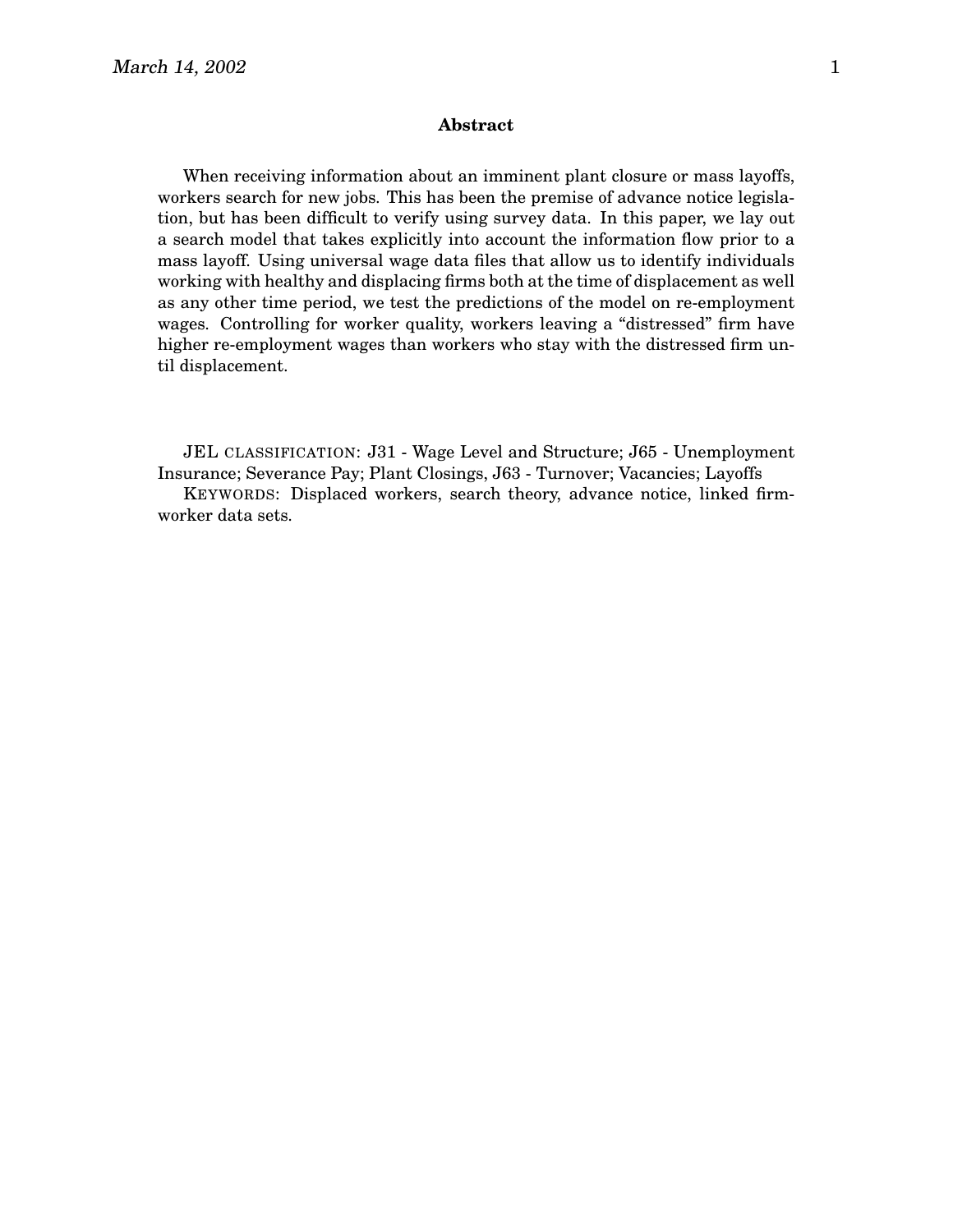### <span id="page-4-0"></span>**1 Introduction**

Displaced workers have been the subject of an extensive literature. The basic stylized facts were established by Jacobson, LaLonde & Sullivan (1993): when compared to continuously employed workers, displaced workers suffer an earnings dip prior to displacement, and recovery from displacement is long and persistent, both in terms of work experience and earnings.<sup>[1](#page-4-1)</sup> Other work has studied the effects of advance knowl-edge of displacement on the outcomes of displaced workers.<sup>[2](#page-4-2)</sup> These studies point to the unemployment-lowering effect of advance notice (mostly through a reduction in the incidence of unemployment as opposed to shorter unemployment spells), but also to the apparent endogeneity of the provision of advance notice (Fallick 1994, Jones & Kuhn 1995, Ruhm 1992). Firms provide advance notice to workers likely to suffer from prolonged periods of unemployment, although this might be due to a correlation of advance notice with other unobserved characteristics of the firm (Ruhm (1994) for US data, Jones & Kuhn (1995) using Canadian data).

Most of these studies suffer from a distinct data problem. Generally, these studies use the Displaced Worker Supplement (DWS) to the Current Population Survey (CPS). All but the 1984 and 1986 DWS have no information on whether workers left before the layoff date specified in the advance notice received, and thus cannot identify and follow early leavers. Furthermore, since the CPS is a cross-sectional survey, it is not possible to follow workers or their firms for prolonged periods of time. For instance, it is not possible to compare displaced workers to continuously employed workers at the *same* firm in other time periods,<sup>[3](#page-4-3)</sup> and to the best of our knowledge, only Abowd & Finer (1997) have contrasted displaced workers and early leavers at the same firm. Even when it is possible to follow workers over longer periods of time (Storer & Van Audenrode 1998, using Canadian panel data) or to observe multiple workers within the same firm (Jones & Kuhn 1995, using Ontario data), the studies involved typically could not distinguish early leavers from workers present at displacement.

The work on advance notice to displaced workers relies implicitly on search models. In fact, the rationale behind mandatory notice laws in Canada and the US is to give workers a chance to search while on the job, rather than being surprised by displacement and searching from the disadvantaged position of unemployment. However, no formal structural model of search that incorporates features of displacement, including the possibility of leaving the displacing firm prior to a mass layoff, has been proposed and estimated in the literature, potentially missing many behavioral pat-

<span id="page-4-1"></span><sup>1</sup>See Fallick (1996) and Kletzer (1998) for overviews and Abe, Higuchi, Kuhn & Sweetman (forthcoming), Abbring, van den Berg, Gautier, Gijsbert, van Lomwel & Ruhm (forthcoming), and Farber (1999) for more recent analyses involving Canadian and US data

<sup>&</sup>lt;sup>2</sup>Addison & Portugal (1987), Jones & Kuhn (1995), Ruhm (1992, 1994), Swaim & Podgursky (1990). See also Table 5 in Storer & Van Audenrode (1998).

<span id="page-4-3"></span><span id="page-4-2"></span><sup>&</sup>lt;sup>3</sup>A notable exception is Jacobson et al. (1993).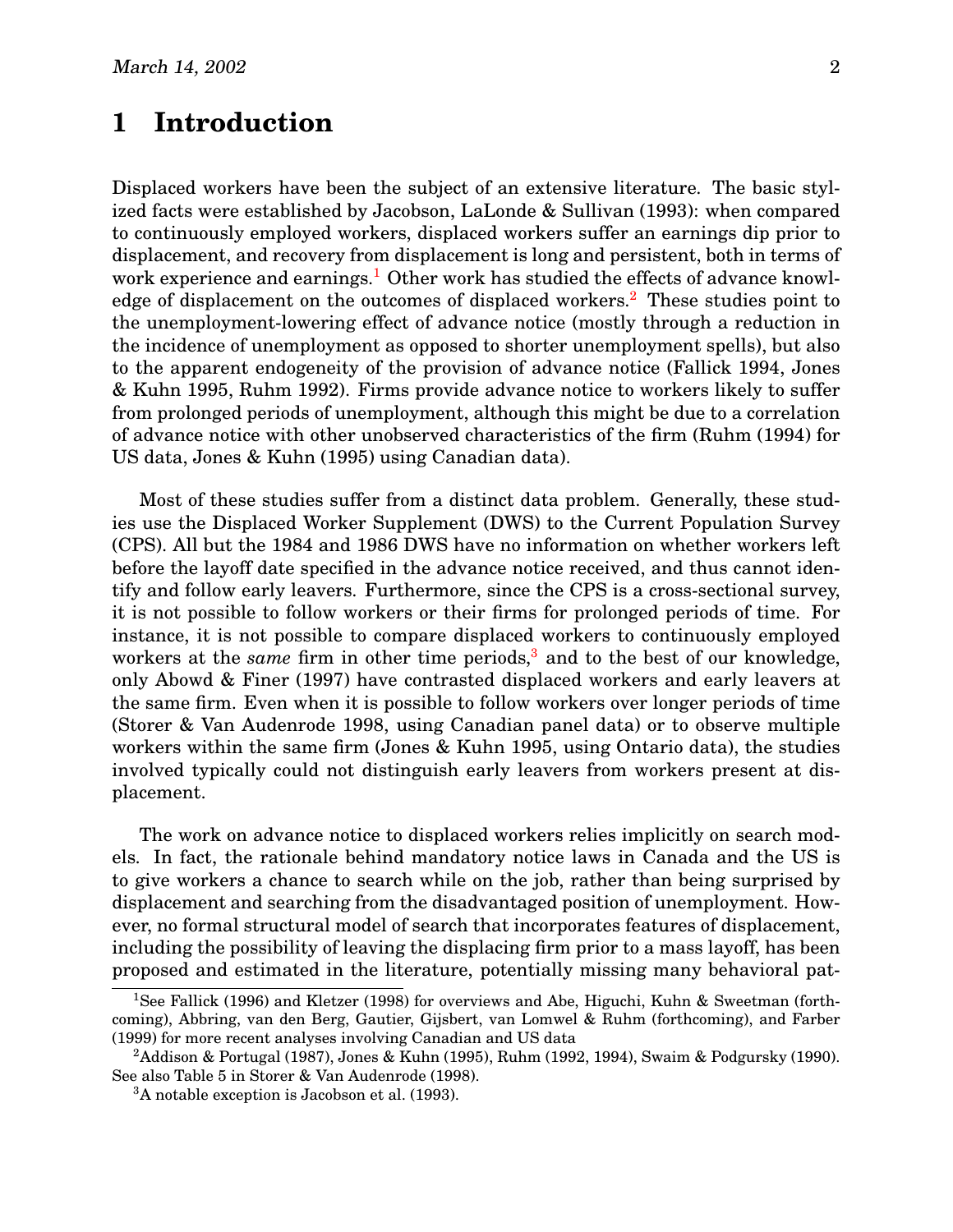terns and linkages that one should be looking for around displacement.

In Section [2,](#page-5-0) we construct a partial equilibrium search-theoretic model that allows for the possibility of surprise announcements of future displacement. This announcement may be formal in the form of mandatory advance notice, or informal, through information diffusion (the *internal grapevine*) within the company, or even through announcement in the public media without any formal notification of workers. Several of the theoretical implications from this model are tested using a unique new American dataset, described in Section [3](#page-10-1). In particular, this dataset allows us to compute in which period a mass layoff occurs, where the definition of a mass layoff is very flexible and does not require administrative reporting or survey-based sampling. Although lacking a worker report on the actual receipt of information, we do observe workers leaving (and entering) the firm prior to the displacement period. Lengermann & Vilhuber (2000), using the same data, report significant changes in the distribution of worker skills in the periods prior to displacement. Both based on that study and on the coverage of legislated advance notice, we infer that these movements are due to increased knowledge of impending layoffs. The dataset also allows us to match workers to both pre- and post-displacement firms, and to follow their earnings path for prolonged periods of time. Section [4](#page-13-0) outlines the estimation methods used and reports results, and Section [5](#page-19-0) concludes.

### <span id="page-5-0"></span>**2 A Search Model of Displacement**

#### <span id="page-5-1"></span>**2.1 Model assumptions**

A starting point for understanding the labor market transitions of workers in the firms in question is the following partial equilibrium model of search with notice or information of impending displacement. Workers search on the job as well as off the job, in line with most other search models (Mortensen 1986). When unemployed, they receive job offers at rate  $\lambda_0$ , when on the job at rate  $\lambda_1$ . Those that receive acceptable job offers leave current employment or unemployment for the new employer. When searching, workers take the wage offer distribution  $F(w)$  as given. The value of nonmarket time while unemployed is  $b$ , and jobs are exogenously dissolved at rate  $\delta_1$ . The discount rate is denoted by r.

In order to introduce some of the features of displacement into this model, the following assumptions are made. First, at rate  $\eta_1$ , employed workers receive information of impending mass layoff. After receipt of this information, which might be formal notice or informal information gathered by other means ( the term "notice" is used without implying any formal notice), all participants expect job destruction to occur at rate  $\delta_2 > \delta_1$ . Mass layoffs are modeled as being stochastic, so workers do not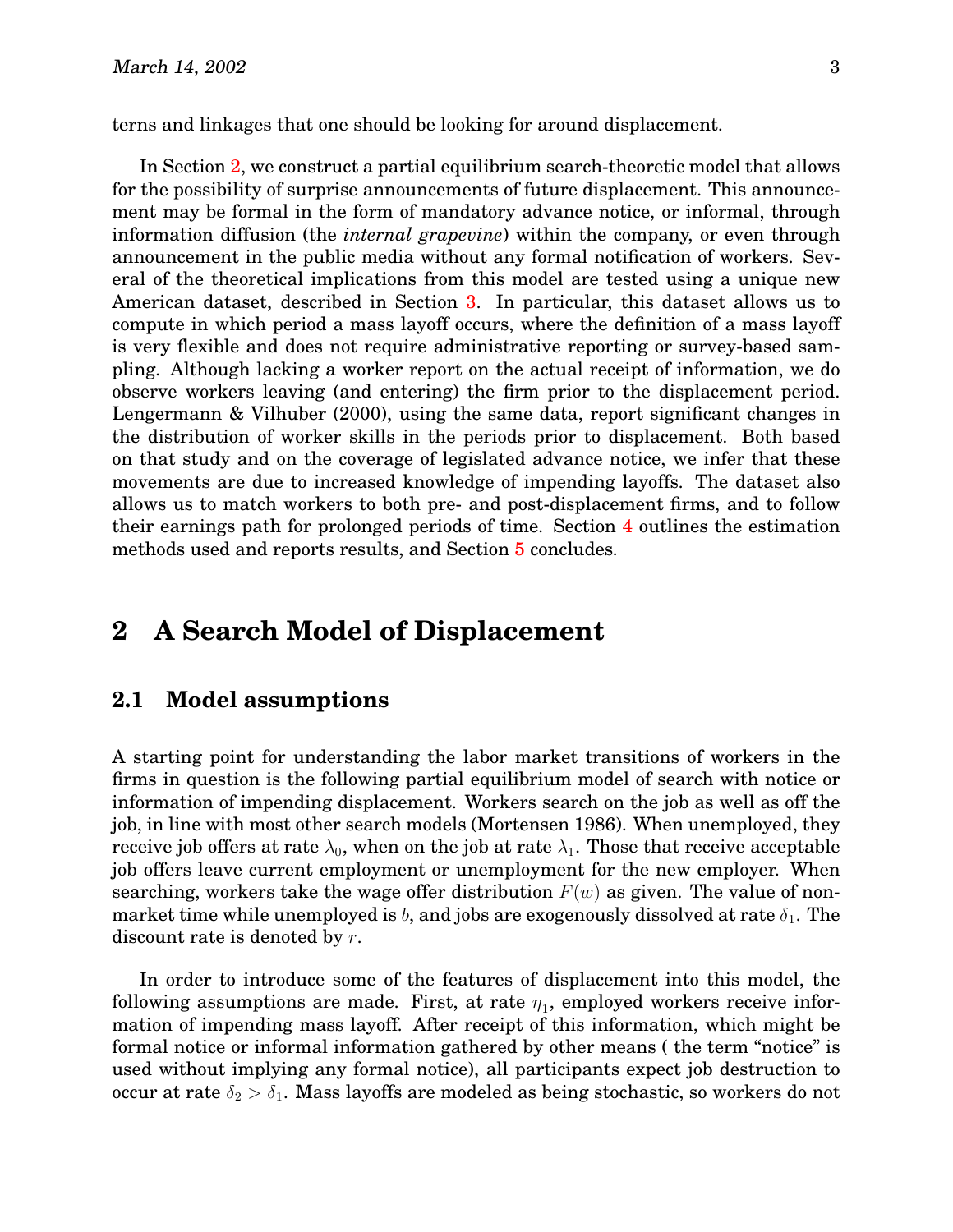know the precise moment of mass layoff. This is designed to resemble the large variation in actual notice received by workers across firms (Jones & Kuhn 1995). Layoffs (exits) can and do occur at firms that have not issued notice of a mass layoff.

Second, the fraction of firms in the notice state is given by gamma, and it is as-sumed that these firms do not participate in the hiring process.<sup>[4](#page-6-0)</sup> Although this is probably empirically true for plant closures, it is not quite true for mass layoffs in which the firm continues operations.<sup>[5](#page-6-1)</sup> However, in this partial equilibrium model, this assumption only affects from where workers expect to receive wage offers. Since the proportion of firms in the notice state at any given point in time is small, $6$  this assumption is a close approximation of the true distribution of wage offers, and facilitates the analysis.

Third, when a worker receives notice, there is no downgrading of the wage. Again, this might seem to contradict the empirical evidence of a dip in *earnings* prior to displacement,<sup>[7](#page-6-3)</sup> but this finding is not universally upheld in the data.<sup>[8](#page-6-4)</sup> The actual mechanism behind the dip in earnings is not yet fully understood. It may reflect changes in hours of work at a constant wage rate or selection on early leavers. In future work, this can be relaxed.

Fourth, the distressed state is an absorbing state. A firm, once it has given notice, never reverts to a non-distressed state. This is an assumption that would be relaxed in a general equilibrium model, either by specifying the entry of new firms, or a process describing reversion to a non-distressed state, in order to achieve an equilibrium with positive steady-state employment.

No further constraints are imposed on the model at this stage. In particular, the worker's reservation wage strategies for all four possible transitions (employment unemployment, notice - unemployment, notice - employment, unemployment - employment) are in no way constrained.

<span id="page-6-0"></span><sup>&</sup>lt;sup>4</sup>In this, our model differs from Burdett & Mortensen (1980). In their model, jobs are characterized by their permanent or temporary layoff probabilities *ex ante*. Here, all jobs have the same *ex ante* probability of becoming notice jobs, and only differ *ex post*.

<span id="page-6-1"></span><sup>&</sup>lt;sup>5</sup>Lengermann & Vilhuber (2000) provide empirical evidence of increased hiring activities at firms prior to displacement events.

 ${}^{6}$ In our data, in any given quarter, approximately 1.3 percent of firms have a displacement event, see Section [3](#page-10-1).

<span id="page-6-2"></span><sup>7</sup>This was first established by Jacobson et al. (1993).

<span id="page-6-4"></span><span id="page-6-3"></span><sup>8</sup>See f.i. Schoeni & Dardia (1996) for an example using data similar to ours.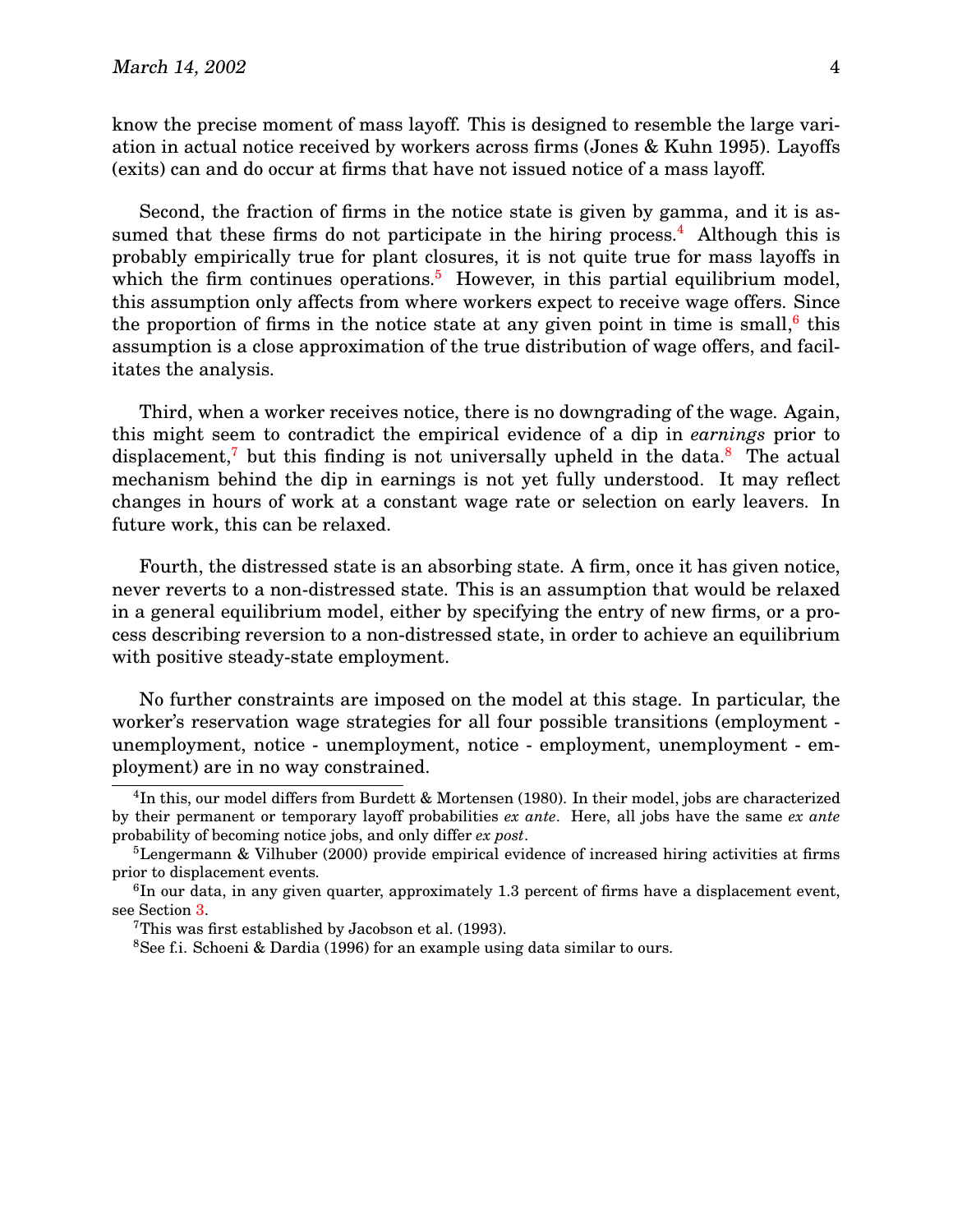#### <span id="page-7-0"></span>**2.2 Value Functions for Employment and Unemployment**

The value of employment in a non-notice firm with wage  $w$  is given by

<span id="page-7-3"></span>
$$
rV_E(w) = w + \lambda_1 (1 - \gamma) [\max\{V_E(w'), V_E(w)\} - V_E(w)] + \delta_1 (V_U - V_E(w)) + \eta_1 [\max\{V_U, V_E^n(w)\} - V_E(w)].
$$
 (1)

While employed the worker receives wage w. With probability  $\lambda_1 (1 - \gamma)$  the worker receives an outside wage offer  $w'$  from a non-notice firm which she can either accept or reject. With probability  $\delta_1$  she is laid off and with probability  $\eta_1$  she receives notice of an impending mass layoff. Upon receipt of notice she has to decide whether to stay employed at the notice firm or go into unemployment.

The value of employment at a notice firm with wage  $w$  is given by

<span id="page-7-4"></span>
$$
rV_E^n(w) = w + \lambda_1 (1 - \gamma) [\max\{V_E(w'), V_E^n(w)\} - V_E^n(w)] + \delta_2 (V_U - V_E^n(w)).
$$
\n(2)

Here the worker receives outside offers from non-notice firms and must decide to accept or reject them. He now has a higher chance of ending up in unemployment  $(\delta_2 > \delta_1)$ .

The value of unemployment,  $V_u$ , is given by

<span id="page-7-5"></span>
$$
rV_U = b + \lambda_0 (1 - \gamma) [\max\{V_E(w), V_U\} - V_U].
$$
\n(3)

While unemployed, workers have non-market time value  $b$  and receive wage offers with probability  $\lambda_0 (1 - \gamma)$ , which they can either accept or reject.

#### <span id="page-7-1"></span>**2.3 Reservation Wage Strategies**

Under the above setup workers will have four state dependent reservation wage strategies.<sup>[9](#page-7-2)</sup> While employed at a non-notice firm and receiving offers from other nonnotice firms, it is well known that the current wage  $w$  is the reservation wage, i.e. any wage offer above  $w$  is accepted. This is still the case in this model. However, the current wage is likely not the reservation wage for those employed at notice firms contemplating non-notice firm offers. Hence, label  $r(w)$  the reservation wage function for those employed at notice firms at wage w such that  $V_E(r(w)) = V_E^n(w)$ . Label  $w^*$ the reservation wage of unemployed workers such that  $V_E(w^*) = V_U$ . Finally, label

<span id="page-7-2"></span> $9$ Transitions from the non-notice to the notice state of employment do not occur voluntarily, and transitions from unemployment into the notice state have been excluded. If notice firms were to hire, both of these transitions would have an associated reservation wage strategy.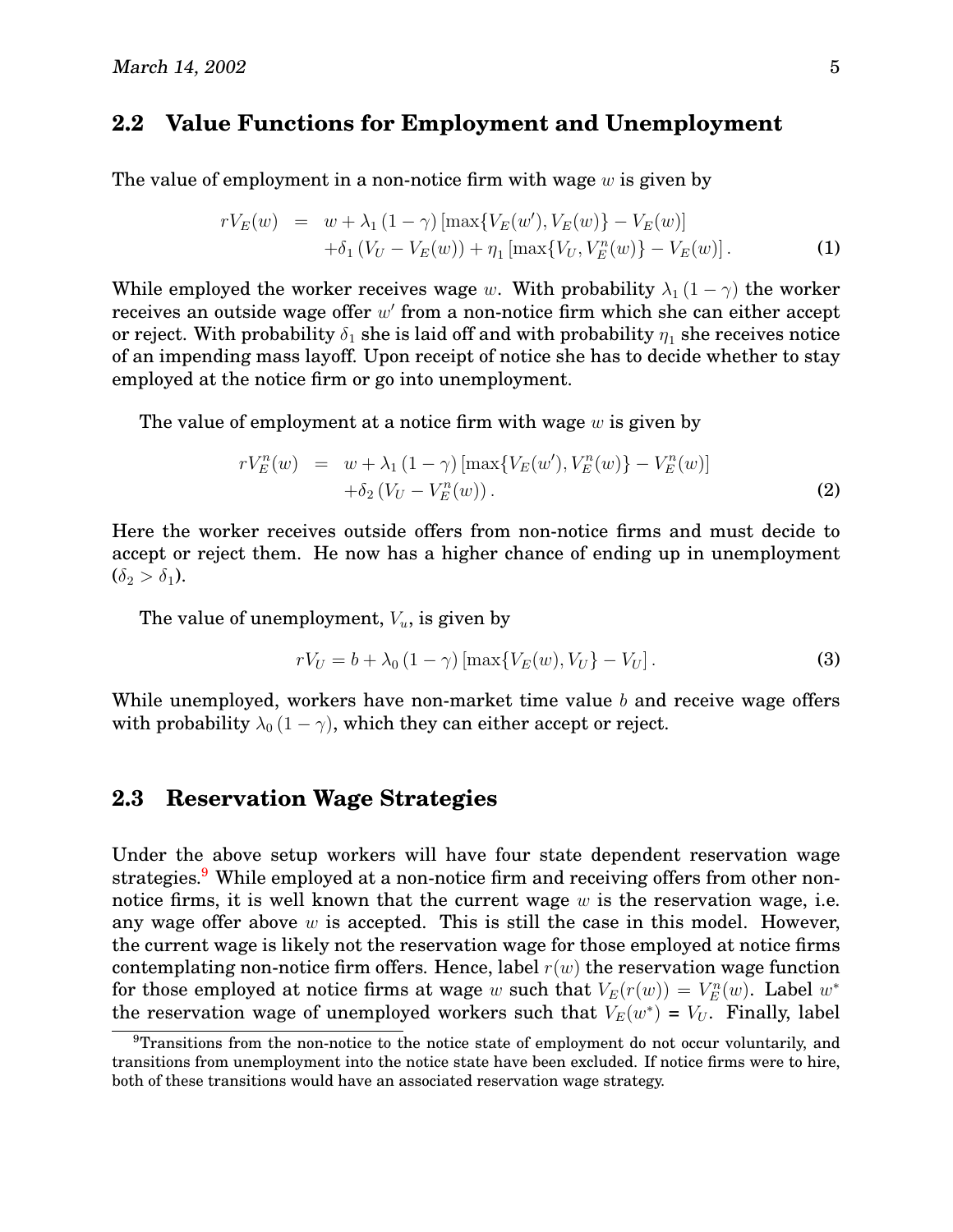$r^*$  the reservation wage associated with the transition to unemployment when faced with notice such that  $V_E^n(r^*) = V_U$ .

Given these reservation wage strategies the above value functions can be rewritten as follows. From [\(1\)](#page-7-3),

$$
rV_E(w) = w + \lambda_1 (1 - \gamma) \int_w^{\overline{w}} (V_E(w') - V_E(w)) dF(w') + \delta_1 (V_U - V_E(w)) + \eta_1 (V_U - V_E(w))
$$
\n(4)

if  $w \leq r$ ,

$$
rV_E(w) = w + \lambda_1 (1 - \gamma) \int_w^{\overline{w}} (V_E(w') - V_E(w)) dF(w') + \delta_1 (V_U - V_E(w)) + \eta_1 (V_E^n(w) - V_E(w))
$$
(5)

if  $w > r$ . From  $(2)$  $(2)$  $(2)$ ,

$$
rV_{E}^{n}(w) = w + \lambda_{1} (1 - \gamma) \int_{r(w)}^{\overline{w}} (V_{E}(w') - V_{E}^{n}(w)) dF(w') + \delta_{2} (V_{U} - V_{E}^{n}(w)),
$$
\n(6)

(7)

and from [\(3\)](#page-7-5),

$$
rV_U = b + \lambda_0 (1 - \gamma) \int_{w^*}^{\overline{w}} (V_E(w) - V_U) dF(w).
$$
 (8)

where  $\overline{w}$  is the highest wage offered.

To solve for  $w^*$  and  $r^*$  set  $V_E(w^*) = V_U$  and  $V_E^n(r^*) = V_U$ , respectively, under the conjecture that  $w^* \leq r^*$ . This is the most reasonable conjecture since the expectation is that the non-notice jobs are more attractive than the notice jobs and therefore one is more picky about keeping a notice job, i.e.  $V_E(w) \geq V_E^n(w)$ . Note that by the definition of  $r(w)$ ,  $r(r^*) = w^*$ . Solving for  $w^*$  and  $r^*$  yields.

$$
w^* = b + (\lambda_0 - \lambda_1) (1 - \gamma) \int_{w_-^*}^{\overline{w}} (V_E(w') - V_E(w^*)) dF(w')
$$
 (9)

$$
r^* = b + (\lambda_0 - \lambda_1) (1 - \gamma) \int_{w^*}^{\overline{w}} (V_E(w') - V_E^n(r^*)) dF(w')
$$
 (10)

Since  $V_E(w^*) = V_E^n(r^*) = V_U$  by definition, the formulas for  $w^*$  and  $r^*$  are the same and therefore  $w^* = r^*$ . Thus we have the first result. At the time of notice workers always opt to stay employed; there is no voluntary exit to unemployment to search for another non-notice job.

We now turn to solving for  $r(w)$ , the reservation wage while employed at a notice firm. The conjecture here is that  $r(w)$  will be less than w. That is, workers will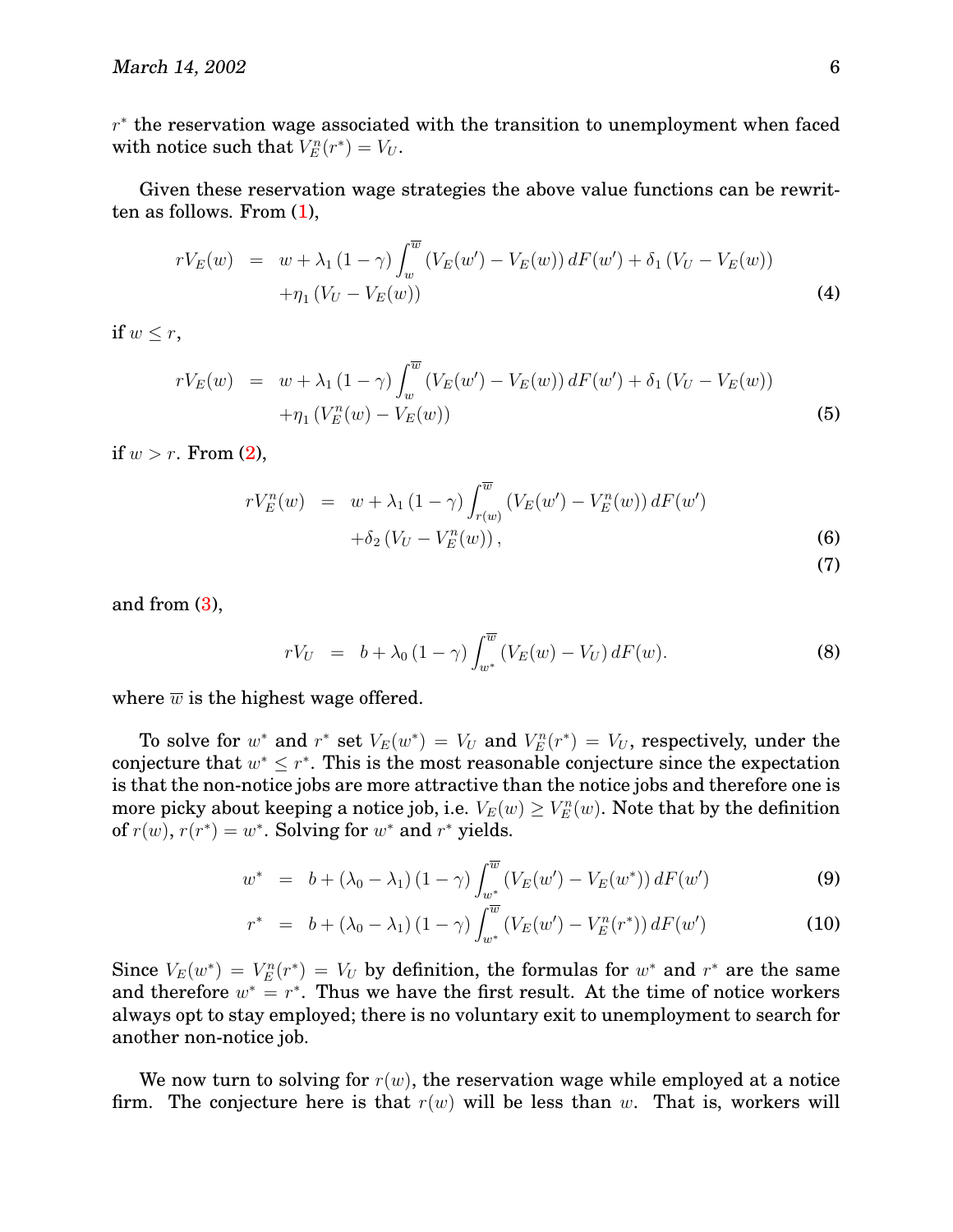accept a lower wage at a non-notice firm in order to escape the higher likelihood of unemployment. To solve for  $r(w)$  we set  $V_E(r(w)) = V_E^n(w)$ . This yields

$$
r(w) = w + (\delta_1 - \delta_2) (V_E^n(w) - V_U) + \eta_1 (V_E(r(w)) - V_E^n(r(w)))
$$
  
\n
$$
r(w) = w + (\delta_1 - \delta_2) (V_E^n(w) - V_U) + \eta_1 (V_E^n(w) - V_E^n(r(w)))
$$

$$
r(w) = w + \frac{\delta_1 - \delta_2}{r + \delta_2 + \lambda_1 (1 - \gamma) (1 - F(r(w)))} \times
$$
  
\n
$$
\left[ w - w^* - \lambda_1 (1 - \gamma) \int_{w^*}^{r(w)} (V_E(w') - V_U) dF(w') \right]
$$
  
\n
$$
+ \frac{\eta_1}{r + \delta_2 + \lambda_1 (1 - \gamma) (1 - F(r(w)))} \times
$$
  
\n
$$
\left[ w - r(w) - \lambda_1 (1 - \gamma) \int_{r(r(w))}^{r(w)} (V_E(w') - V_E^n(r(w))) dF(w') \right].
$$
 (11)

To show that  $r(w) < w$  we rearrange the above expression for  $r(w)$ .

$$
(r + \delta_2 + \lambda_1 (1 - \gamma) (1 - F(r(w))) + \eta_1) (r(w) - w)
$$
  
=  $(\delta_1 - \delta_2) \left[ w - w^* - \lambda_1 (1 - \gamma) \int_{w^*}^{r(w)} (V_E(w') - V_U) dF(w') \right]$   
 $- \eta_1 \lambda_1 (1 - \gamma) \int_{r(r(w))}^{r(w)} (V_E(w') - V_E^n(r(w))) dF(w')$ 

The term on the left hand side that is multiplied by  $(r(w) - w)$  is positive because  $\gamma$  and  $F(r(w))$  are less than or equal to 1. The first term on the right hand side is negative because  $\delta_1 < \delta_2$  and  $V_E^n(w) > V_U$  for all  $w > w^*$  (see first line of  $r(w)$ expression). The second term on the right hand side is positive because the expression in the integral is positive over the integrated wage range, i.e.  $V_E(w') \ge V_E^n(r(w))$  for  $r(r(w)) \leq w \leq r(w)$ . Therefore  $r(w) - w$  must be negative or  $r(w) < w$ .

The equalization of values at the reservation wage  $(V_E(w^*) = V_E^n(w^*))$  is a surprising finding given the intuition about the value of non-notice jobs being higher than the value of notice jobs. However, we will see that this holds only at the reservation wage and otherwise the intuition follows through. To show that  $V_E(w) > V_E^n(w)$  for  $w > w^*$  we subtract  $V_E^n(w)$  from  $V_E(w)$ . After rearranging we have

$$
(r + \eta_1 + \lambda_1 (1 - \gamma) (1 - F(r(w))) + \delta_1) (V_E(w) - V_E^n(w))
$$
  
=  $\lambda_1 (1 - \gamma) \int_{r(w)}^w (V_E(w) - V_E(w')) dF(w') + (\delta_2 - \delta_1) (V_E^n(w) - V_U).$ 

The first term on the left hand side is positive because  $\gamma$  and  $F(r(w))$  are less than or equal to 1. The first term on the right hand side is positive because  $\hat{V}_E(w)-V_E(w')>0$ since  $r(w) < w$  and therefore  $w > w'$ . The second term on the right hand side is positive because by assumption  $\delta_2 > \delta_1$  and  $V_E^n(w) > V_U$  since  $w > w^*$ . Therefore  $V_E(w) > V_E^n(w)$ .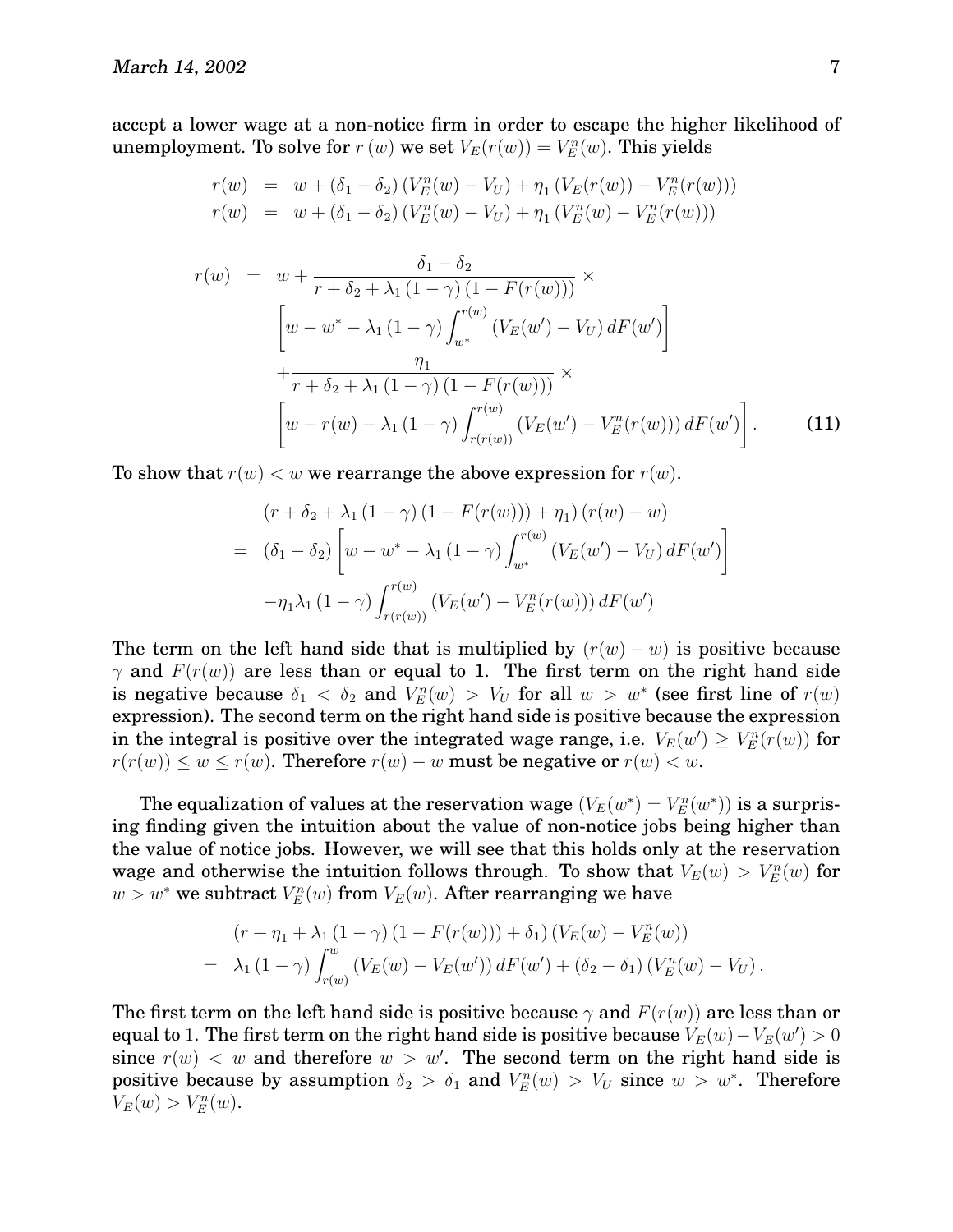### <span id="page-10-0"></span>**2.4 Predictions**

The model as outlined generates a number of predictions. First, there are differences in observed re-employment wages among the three groups of workers - workers leaving non-notice firms, workers leaving notice firms, and workers laid off by notice firms. The reservation strategies at notice and non-notice firms immediately imply that accepted wage offers are lower for workers in the second group, conditional on wages at the old firm. Furthermore, once displaced, displaced workers are indistinguishable from other unemployed, who follow a reservation wage strategy defined by  $w^*$ . Since  $w^* < r(w) < w$  for all  $w > w^*$ , it then follows that workers at notice firms who separate prior to displacement will on average have higher accepted wages than displaced workers. Thus, conditional on pre-separation wages, the average wage gains observed in the data should decline monotonically across the three groups. This is the primary prediction that will be tested in this paper.

Second, there are no voluntary exits at time of notice, but the quitting likelihood increases at notice firms. Since the layoff decision by the firm is assumed to be exogenous, this implies that the overall separation likelihood also increases at notice firms. Some support for this prediction was found by Lengermann & Vilhuber (2000), who reported that for some skill groups separations increased above the firm-specific mean separation rate up to four quarters before a mass layoff.

### <span id="page-10-1"></span>**3 Data**

The data used here were extracted from the Longitudinal Employer and Household Dynamics (LEHD) Program database. The database contains, among other data sources, unemployment insurance (UI) records for several U.S. states covering the 1990s. UI records contain quarterly earnings on all workers covered by the unem-ployment insurance system<sup>[10](#page-10-2)</sup> in a given state, all linked to their respective employers. One can thus build a precise picture of the sequencing of employment in conjunction with earnings at each job. The LEHD database augments the UI records with basic demographic information (education, age, race, and sex).<sup>[11](#page-10-3)</sup> Experience is calculated as potential experience at observed entry into the data, and updated with actual observed experience at subsequent points in time.

The data set shares a number of advantages as well as a few disadvantages with

<span id="page-10-2"></span><sup>&</sup>lt;sup>10</sup> Only a small fraction of workers in jobs not subject to state employment taxes are missed. This includes Federal employees, self-employed individuals, and employees of small agricultural enterprises, and philanthropic or religious organizations. Individuals who receive no salary, who are completely dependent on commissions, and who work with no fixed location or home base are also excluded.

<span id="page-10-3"></span> $11$ Education is known for a subsample of the population, and multiply imputed for the rest. In this paper, only one imputation was used. Age, race, and sex are known for all respondents.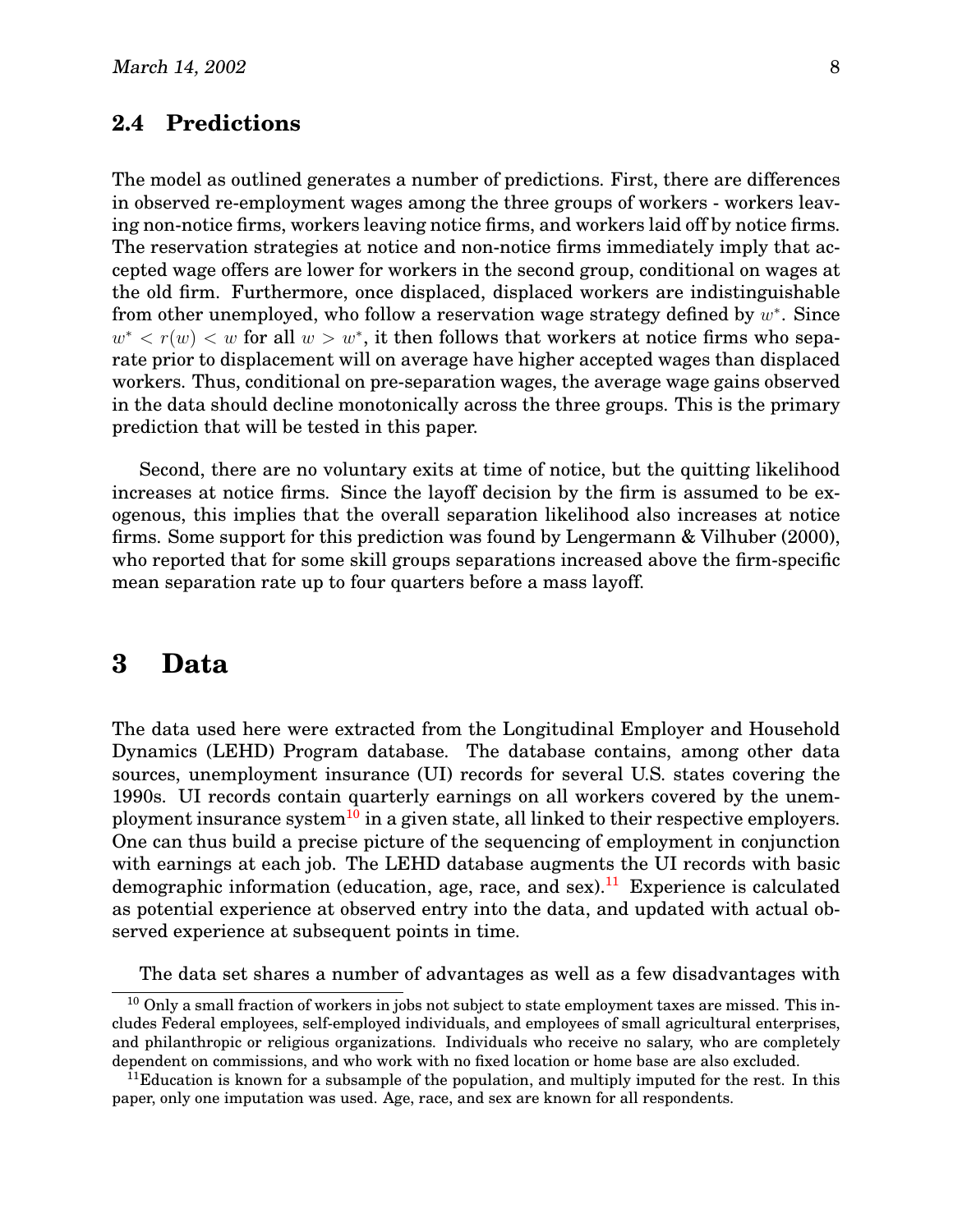previous work on displaced workers using unemployment insurance records. On the positive side, it provides a very large sample of displaced workers whose earnings can be tracked over long periods of time both before and after displacement. Furthermore, information on firm employment changes as well as individual earnings should be relatively free of measurement error. On the minus side, our analysis is limited to a handful of states, demographic information is not as extensive as in the typical survey, and layoffs cannot be distinguished from quits. Finally, UI records, because they (typically) contain no information on hours worked, do not allow for the distinction between full- and part-time work.

A "firm" in our empirical work refers to the UI reporting unit, i.e. the account attributed to a firm by the state agencies responsible for UI taxes. Such an account number may cover multiple establishments, however, more than 90% of accounts are known to be single-establishment entities.

Crucial to the analysis is the identification of a displacement "event". The data set contains information on all movements in and out of firms, but no administrative or survey reports of displacement (as would be contained in the Mass Layoff Statistics). One of the strengths of the data is that the sensitivity of the result to the definition of displacement can be explored. In the analysis presented here, a "displacement" is deemed to occur when observed job separations surpass 30 % of maximum firm employment (Jacobson et al. 1993). Average employment is required to be larger than 50 workers. In order to properly capture the element of surprise notice postulated by the theoretical model, we restrict our analysis to firms that are observed to have only one displacement event.<sup>[12](#page-11-0),[13](#page-11-1)</sup> The displacement event for any given worker is identified not from a survey report, but from observed movements out of employment at that worker's firm. Thus, issues of recall bias or multiple displacement that have plagued the Displaced Worker Supplements (DWS) to the Current Population Survey (Farber 1998) are not of relevance here.

Table [1](#page-33-0) on page [21](#page-33-0) compares statistics based on the displacement measure in our data with the DWS. Farber (2001) tabulates multiple years of data drawn from the DWS, corrected to be consistent as survey questions changed over time. Since the DWS is retrospective survey querying (in this tabulation) about job displacements in the three years before the survey date, we adjusted our data to give a similar picture.

<span id="page-11-0"></span> $1234.9$  percent of all firms having at least one displacement event have multiple displacement events. Inspection of the data reveals that a large fraction look like temporary layoffs of more than one quarter in length; however, very cyclical firms will appear to have multiple "displacements" in the data. The restriction used here is designed to eliminate these cyclical layoff patterns.

<span id="page-11-1"></span><sup>&</sup>lt;sup>13</sup>Temporary layoffs of less than three months length are difficult to observe in the data, because of low frequency of the data. A worker being laid off sometime in Quarter 1, and recalled sometime in Quarter 2, potentially up to one day less than 6 months later, will nevertheless appear to be continually employed in the UI wage records, albeit with lower earnings, since positive earnings appear in every quarter. The extreme case of a firm laying off its entire workforce on January 2 and rehiring every single one of its former employees on June 29 will be invisible to the algorithm.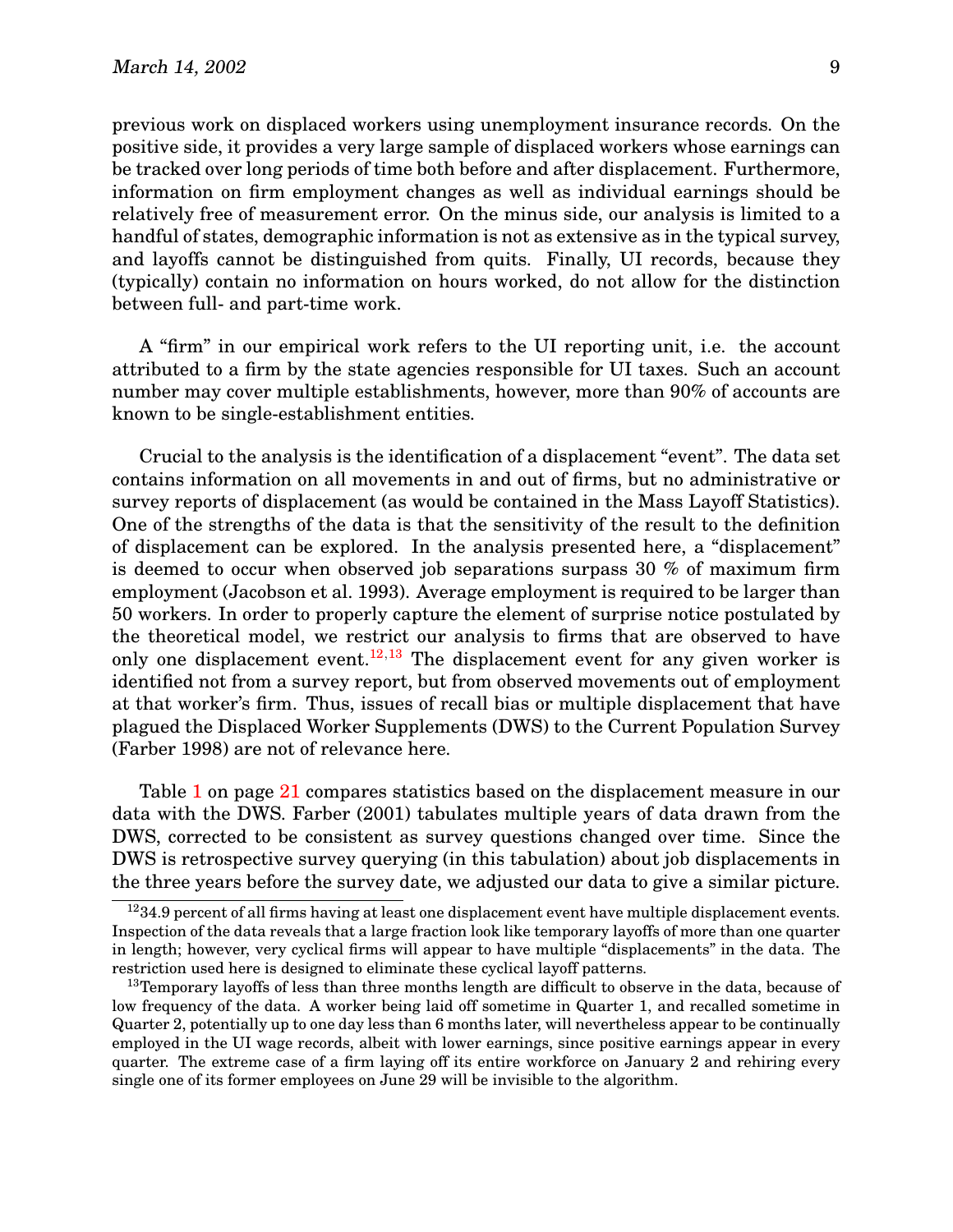Thus, we computed for every worker in our sample whether he or she experienced at least one displacement within a three-year rolling window. This is approximately equivalent to a DWS-like question asked of these respondents at the end of the third calendar year. The higher frequency of sampling possible in the LEHD data allows for a more detailed analysis than the DWS data.<sup>[14](#page-12-0)</sup> When comparing the equivalent threeyear reference periods, only three years are common to both data sets. Excluding the 1993 numbers as being unreliable, the numbers in 1995 and 1997 are comparable, though slightly higher than in the LEHD data set, suggesting that our definition of displacement is close to what workers in the DWS understand by displacement. Furthermore, the LEHD data do not show the strong downward trend apparent in the DWS since 1995. The difference in the two measures is presumably due to both definitional issues on the LEHD data, and recall bias on the DWS data, and is being investigated further.

In all, 5 227 firms had displacement events as defined above during the 1990-1998 period, out of a total of 15 560 firms satisfying the size requirement. Although the ratio of firms ever experiencing displacement seems high, note that this corresponds to a probability of less than 1.3 percent of any given company having a displacement in any given period. Within a twelve quarter window leading up to displacement, slightly more than 3 million workers worked for these firms for at least one quarter.

We construct a sample designed to address some of the sample selection and data quality issues. First, only earnings from "full-quarter employment" quarters are used. Under the full quarter assumption, a worker is counted as working for a firm for the entire period t if and only if she appears at the same firm in periods  $t-1$  and  $t+1$ . This is designed to correct for the problem of unobservable hours.

Second, we select individuals who were in "full-quarter employment" four quarters before the displacement event, continually employed until the separation, and who were in "full-quarter employment" four quarters after separating from the displacing firm (which means they found new employment or were recalled to their old job by the third post-separation quarter). This sample will not include the typical dis-placed worker who experiences a long unemployment spell.<sup>[15](#page-12-1)</sup> Rather, it will include those displaced workers who, like the early leavers, found a job fairly quickly. Other variables (such as experience or the size of the firm) are taken from the beginning of the pre-displacement period or the end of the post-displacement period here under consideration, as appropriate. Unemployment duration is computed between the quarter separation occurred and the first quarter of observed positive earnings with any firm.

<span id="page-12-0"></span> $14A$  data quality issue seems to be at the root of the very high displacement rates in 1991 and 1992. Observations from years before 1993 are excluded from the analysis. Future updates to the database will hopefully resolve this problem.

<span id="page-12-1"></span><sup>&</sup>lt;sup>15</sup>Mean unemployment is around 27 weeks in the CPS (Ruhm 1992).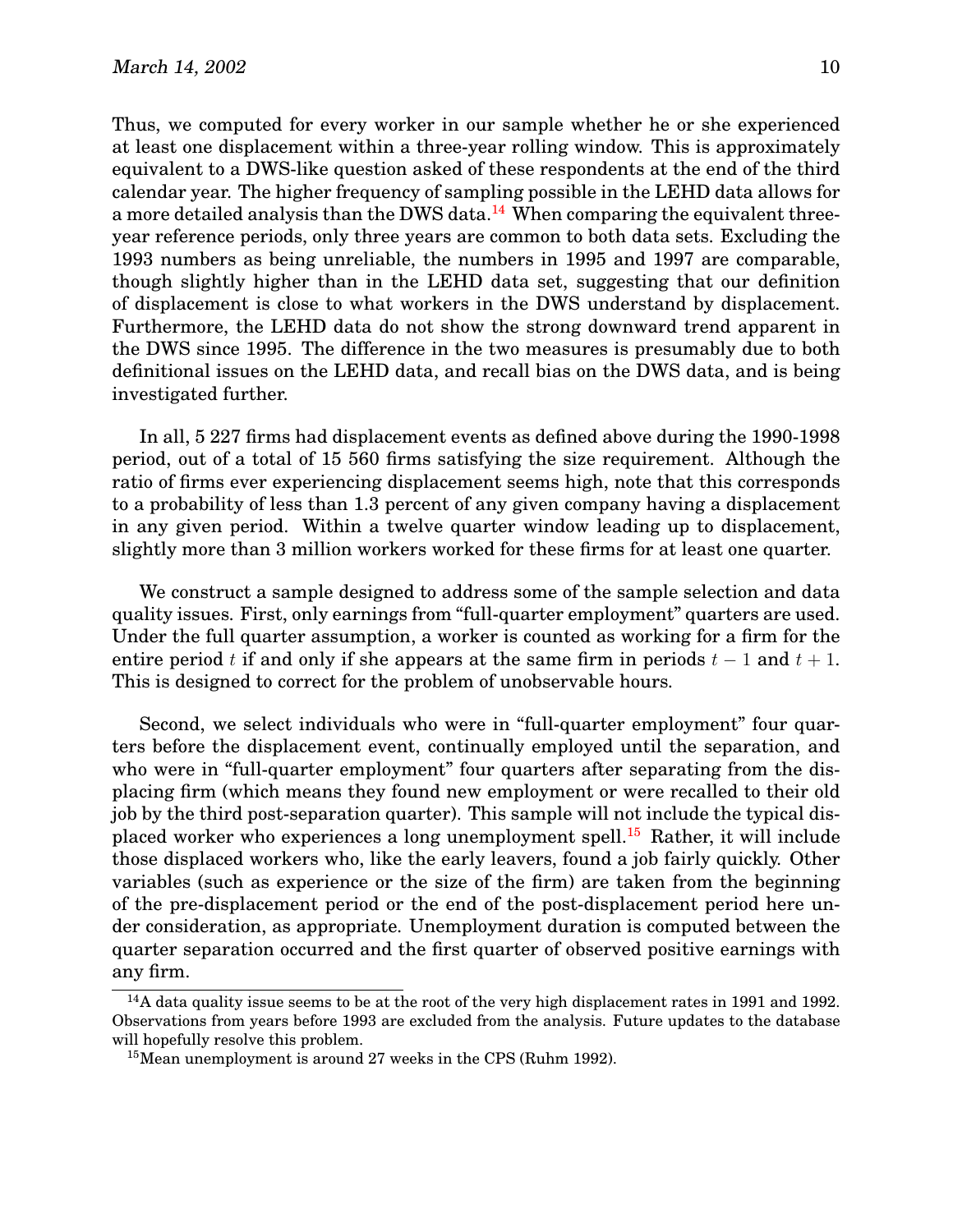The resulting sample contains data on approximately 30 000 men who are present in all periods 3 to 5 quarters before a firm's displacement event, as well as working in periods 3 to 5 after having left the displacing firm, either as an "early leaver" or as a displaced worker.<sup>[16](#page-13-1)</sup>

### <span id="page-13-0"></span>**4 Estimation and Results**

The base wage equation is an expanded version of the generic displaced worker regression (Jacobson et al. 1993). Let  $T_{displ,j}$  denote the displacement date of employer j. Let  $T_{depart,i,j}$  denote worker i's separation date from employer j. Finally, let  $J(i, t)$ be the function identifying worker is employer at time  $t$ .

The effect of displacement on the wages of workers prior to displacement is captured by

<span id="page-13-2"></span>
$$
DJ'_{J(i,t)}\mu_1 = \sum_{-m \le \tau \le 0} DJ^{\tau}_{J(i,t)}\mu_{\tau},
$$
\n(12)

where  $DJ^{\tau}_{J(i,t)}$  is unity if displacement will occur in  $-\tau$  periods at the worker *i*'s current employing firm  $J(i, t)$  (i.e.  $t - T_{displ, J(i, t)} = \tau$ ). m denotes how many periods in advance this vector of dummies is started. For instance,  $\mu_{-1}$  measures the effect of next period's displacement on the present period's earnings.

The pre-displacement dummies are specific to a firm and likely apply to that firm's entire workforce, whether or not any particular member of that workforce is actually displaced at  $T_{displ,j}$ . In particular, workers leaving at some time  $T_{depart,i,j} < T_{displ,j}$ , whom we will call "early leavers", are likely to experience similar wage changes as "displaced workers" in the stricter sense  $(T_{department,i} = T_{displ,j})$ , up to the time of departure from the firm.

On the other hand, the post-displacement effects on wages are worker specific, independent of the firm that they work at after separation or displacement. The effect of person-specific post-displacement dummies  $DI_{it}$  can be constructed in a similar fashion as the pre-displacement dummies:

<span id="page-13-3"></span>
$$
DI_{it}^{\prime}\mu_{2} = \sum_{0<\tau\leq m} DI_{it}^{\tau}\mu_{\tau},\tag{13}
$$

where  $DI_i^{\tau}$  is unity if a worker left a displacing firm  $\tau$  periods ago (i.e. for some  $j,$   $t$  –  $T_{depart,i,j} = \tau$  and  $m > T_{displ,j} - T_{depart,i,j}$ ). For instance,  $\mu_4$  measures the effect of having worked at a displacing firm one year ago on this period's earnings. The notation here corresponds to that in Jacobson et al. (1993) for workers with  $T_{displ,j} = T_{depart,i,j}$ . However, the post-displacement dummies are person-specific, and are a function of the worker's employment history.

<span id="page-13-1"></span><sup>&</sup>lt;sup>16</sup>More details on the construction of the data set are available in [A](#page-30-0)ppendix A on page  $28$ .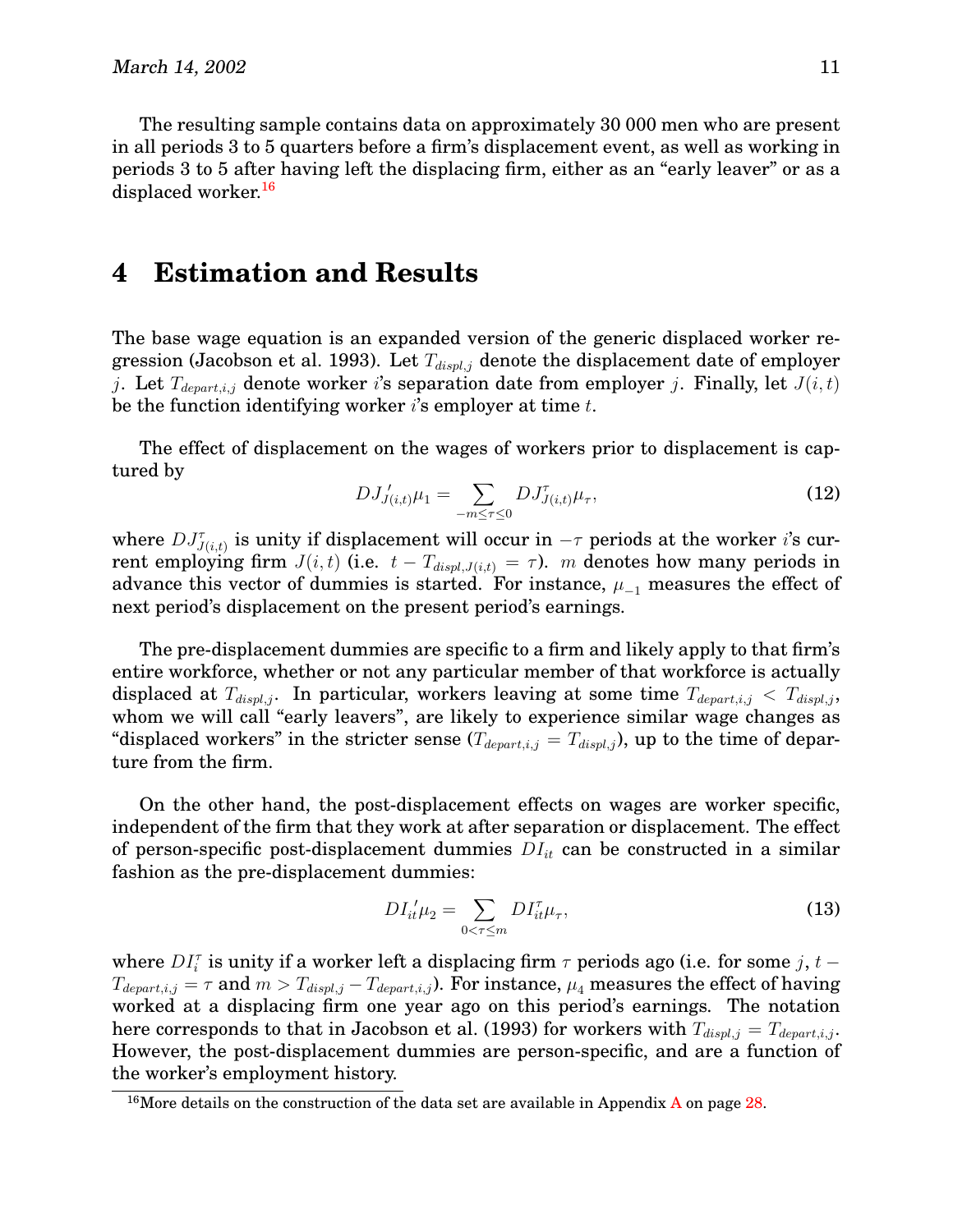Both Equations ([12](#page-13-2)) and [\(13\)](#page-13-3) assume that the earnings patterns related to displacement are the same for early leavers and displaced workers. This assumption can be relaxed. Let  $e_{i,t,J(i,t)} = 1$  ( $-m \leq T_{depart,i,j} - T_{displ,j} < 0$ ) flag early leavers from firm  $j$  in period  $t$ . A more general specification allowing for variation in the earnings patterns is

<span id="page-14-2"></span>
$$
DJ'_{J(i,t)}\mu_1 = DJ'_{J(i,t)}\mu_{11} * (1 - e_{i,t,J(i,t)}) + DJ'_{J(i,t)}\mu_{12} * e_{i,t,J(i,t)}
$$
\n(14)

$$
DI_{i}'\mu_{2} = DI_{i}'\mu_{21} * (1 - e_{i,t,J(i,t)}) + DI_{i}'\mu_{22} * e_{i,t,J(i,t)}
$$
\n(15)

Assembling all the elements defined above yields the basic wage specification:

<span id="page-14-1"></span>
$$
w_{it} = X_{it}\beta + DJ'_{j(i,t)}\mu_1 + DI'_{i,t}\mu_2 + \theta_i + \psi_{J(i,t)} + \varepsilon_{it}
$$
\n(16)

where  $w_{it}$  measures log earnings for individual i at time t,  $X_{it}$  are individual characteristics, both time-varying and time-invariant,  $\theta_i$  measures the effect of time-invariant individual characteristics ("worker quality"),  $\psi_{J(i, t)}$  is a firm-specific (productivity) effect on wages.  $\varepsilon_{it}$  is a statistical residual, uncorrelated with all the right hand side variables.<sup>[17](#page-14-0)</sup> In our data,  $X_{it}$  includes a quadratic in experience, education, race, and year.

In this paper, we consider persons who worked for the same firm during the same time period prior to a displacement event, and who either left early (within two quarters of the displacement quarter) or who were displaced. Their pre-displacement earnings a year before the displacement event are then compared to earnings a full year after separation from their previous firm. In the case of early leavers, this is computed not from the date the firm displaced its remaining workers, but from the date they left the firm. In terms of the above defined variables, all these individuals satisfy  $DJ_{J(i,-4)}^{-4}=1$ , and we compare post-separation earnings for the quarter in which  $DI_{i,post}^{post} := DI_{i,+4}^{+4} = 1$  with pre-separation earnings from the quarter in which  $DJ_{J(i,pre)}^{pre} := DJ_{J(i)}^{-4} = 1.$  Differencing [\(16](#page-14-1)) obtains

$$
w_{i,post} - w_{i,pre} = (X_{i,post} - X_{i,pre})\beta
$$
  
+ 
$$
(DI_{i,post}^{post}\mu_{21} - DJ_{J(i,pre)}^{pre}\mu_1)
$$
  
+ 
$$
DI_{i,post}^{post}e_{i,t,J(i,t)}(\mu_{22} - \mu_{21})
$$
  
+ 
$$
\psi_{J(i,post)} - \psi_{J(i,pre)} + \Delta\varepsilon_i
$$
 (17)

where we have assumed that pre-displacement wage paths are identical within the displacing firm for both early leavers and displaced workers ( $\mu_{12} = \mu_{11} = \mu_1$  in [\(14\)](#page-14-2)). Rewriting,

<span id="page-14-3"></span>
$$
w_{i,post} - w_{i,pre} = \alpha + \Delta X_i \beta + e_{i,t,J(i,t)} \Delta \mu + \psi_{J(i,post)} - \psi_{J(i,pre)} + \tilde{\varepsilon}_i
$$
\n(18)

<span id="page-14-0"></span><sup>&</sup>lt;sup>17</sup>See Abowd & Kramarz (1999) for a more detailed description of this model.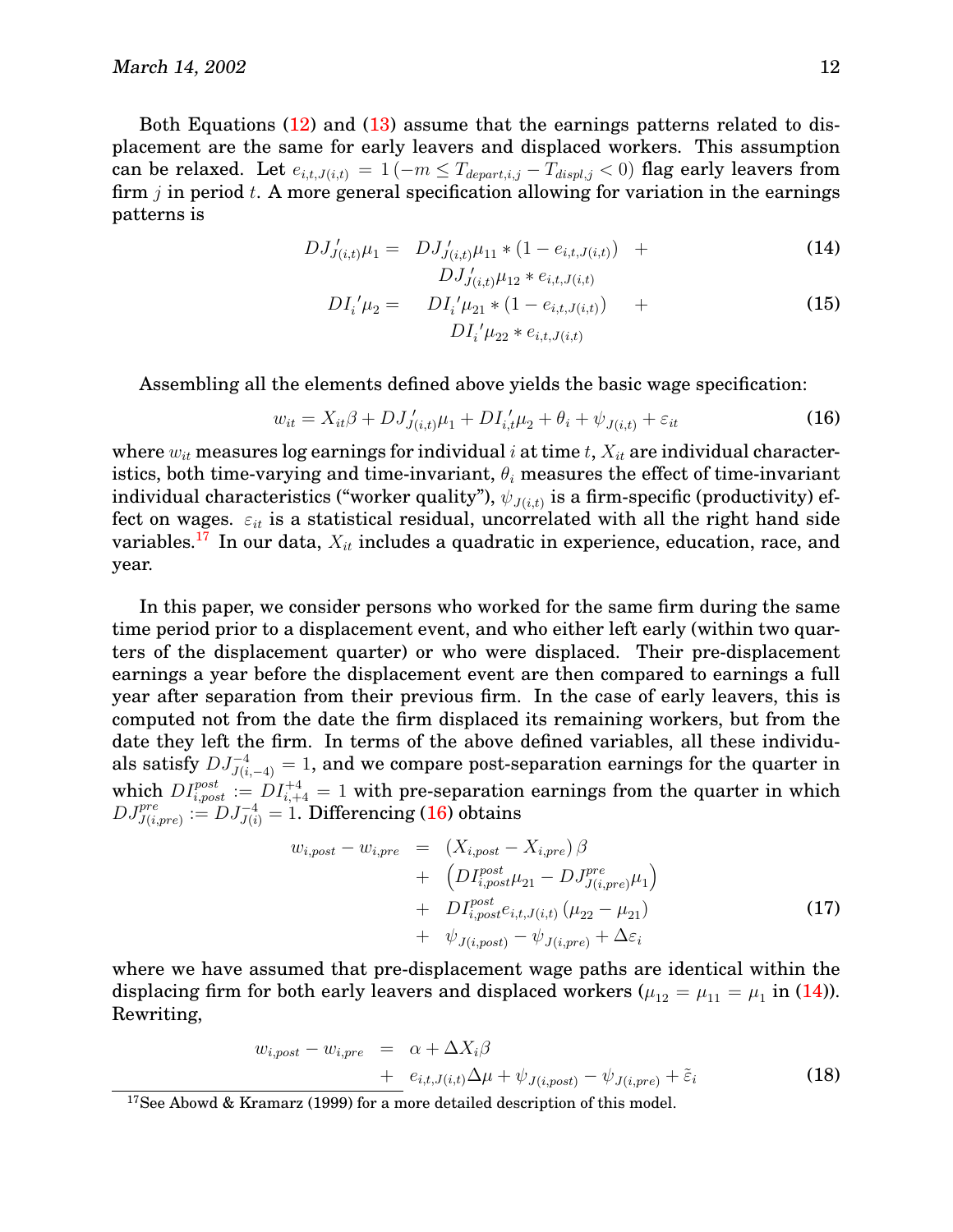where  $\alpha = \mu_{21} - \mu_1$  is the component for all workers finding employment post-displacement,  $\Delta X_i = X_{i,post} - X_{i,pre}$  captures any changes in time-varying observables,<sup>[18](#page-15-0)</sup> and  $\Delta \mu =$  $\mu_{22} - \mu_{21}$  is the difference in post-displacement earnings due solely to the fact that some workers left earlier than others, and all the displacement dummies are set to unity due to sample selection. Note in particular that  $\theta$  no longer plays a role in ([18](#page-14-3)) because of first-differencing, but that  $\psi$  still enters for two different firms.

The starting point of this analysis are the first two rows of Table [2.](#page-34-0) The first row shows the raw earnings differential between the fourth predisplacement quarter and the fourth post-displacement quarter. The second row shows the differential when computed using "full-quarter" earnings, as defined earlier. The difference between the two columns is a first estimate of the parameter of interest  $\Delta \mu$ , and both differencein-differences tell the same story: Earnings for early leavers are significantly higher than for workers from the same firms who stay until displaced, by approximately 10 percent if using full-quarter earnings, and by more than thirteen percent when using raw quarterly earnings, consistent with the search model outlined earlier.

The table also reveals marked differences between the groups. Levels of earnings are lower for early leavers, as is their age, experience, and education. Early leavers leave smaller firms, but also move to smaller firms. The racial composition is also more diverse among early leavers. There are small differences in the estimated person fixed effect, a measure of long-term earnings potential, but both groups are quite close to the population average of zero. However, there are larger differences in the fixed effect of firms for which they work before and after separation, a measure of pay policy differences. The more seasoned displaced workers separate from higherpaying firms than the early leavers, and also find new jobs in such firms, but the early leavers experience a larger improvement. This finding is again consistent with the search model.

The search model implies that at least for early leavers, transitions occur directly from one job to the next with no intervening unemployment. Empirically, we observe positive unemployment spells for both groups of workers, as well as substantial recall for displaced workers. To more closely approximate the requirements of the model, we restrict our sample further to those experiencing at most one period of unemployment, and tabulate the characteristics of this subsample in Table [3](#page-25-0) on page [23.](#page-25-0) Most workers in both categories still experience some unemployment. The FQ differencein-difference increases to nearly 18 percent, and the raw difference-in-difference to over 22 percent. But other characteristics also change. The difference in  $\theta$  is now more marked, and reversed in favor of early leavers. Both types of separators now work in more similarly sized firms before and after separation. The fraction of temporary layoffs falls dramatically. On the other hand, the fixed effects of pre- and post-separation firms are quite similar to the full sample, although both groups make larger improvements. The fraction of industry stayers remains essentially unchanged

<span id="page-15-0"></span> $^{18}$ In practice, the data we use has few or no time-varying observables.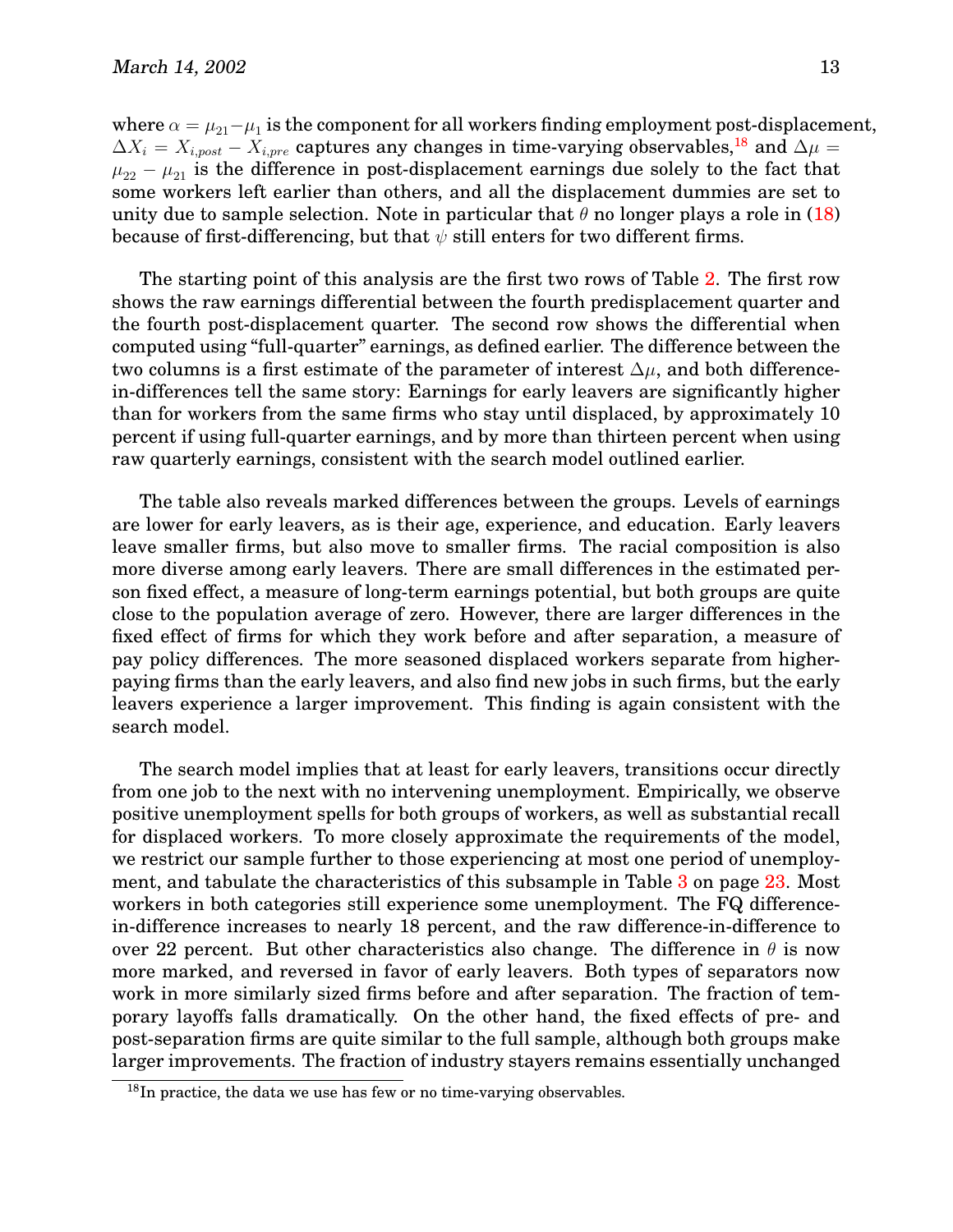Many of the differences noted in Tables [2](#page-34-0) and [3](#page-25-0) are correlated with wage levels, and in the further analysis, we will use regressions based on Equation [\(18\)](#page-14-3) to disentangle the determinants of wage levels from the more basic implication of the search model, namely that the wage difference is due to the fact that the early leavers received a better draw than the displaced workers. [19](#page-16-0)

Table [4](#page-26-0) on page [24](#page-26-0) presents results from a series of OLS specifications using the full sample described by Table [2](#page-34-0). Column (1) builds on the basic difference-indifference (DID) comparison done in the first row of Table [2](#page-34-0) by controlling for a number of person-specific observables as well as the time difference between the two wage measurements. Although in particular the experience and education variables have a significant impact on the log wage differential, the estimate of  $\Delta\mu$  remains virtually unchanged from the naive DID.

Column  $(2)$  estimates Equation  $(18)$  $(18)$  using independently estimated firm fixed effects. The estimation of these firm fixed effects is described in Appendix [A](#page-30-0) on page [28.](#page-30-0) In this specification, a firm will have the same fixed effect whether it is a displacing firm, a new firm, or both.<sup>[20](#page-16-1)</sup> Controlling for estimated firm fixed effects reduces the difference due to early leavers, but the latter still remains economically and statistically significant.<sup>[21](#page-16-2)</sup> Column (3) augments Equation ([18](#page-14-3)) with the person-specific characteristics, which slightly increases  $\Delta \mu$ . The controls included in the base specification do not alter the conclusion from the raw data: Early leavers earn more than displaced workers with similar characteristics.

It could be argued that among early leavers, workers with higher search intensities (represented in the search model by  $\lambda_0$  and  $\lambda_1$ ) are over-represented, and a control for the unobserved ability associated with higher search intensity or success should be controlled for. Since a higher search intensity leads to faster wage growth, omission of such a variable would lead to an overestimate of  $\Delta \mu$ .

No direct measure of search intensity is available in the data. On the other hand, covariates such as experience may already control for differences in search intensity,

<span id="page-16-0"></span> $19$ The other major implication, the difference between workers of non-notice firms who change jobs and early leavers from notice firms, will be tested in a later revision of this paper.

<span id="page-16-1"></span><sup>&</sup>lt;sup>20</sup>Of the 5,343 new firms on the full analysis data set, 1,525 are also displacing firms (51.8 % of all displacing firms). When restricting the sample to workers with no more than one quarter of intervening unemployment, which eliminates a large fraction of recalls, only 566 are also displacing firms (26.7 % of all displacing firms).

<span id="page-16-2"></span> $^{21}$ Note that the coefficient on  $\hat{\psi}_{J(i,pre)}$  according to the Equation [\(18](#page-14-3)) should be negative unity, and that on  $\hat{\psi}_{J(i,post)}$  should be positive unity. The significant deviation from that value might indicate of a time-varying component to firm pay policies not well captured by the base regression used to estimate these variables.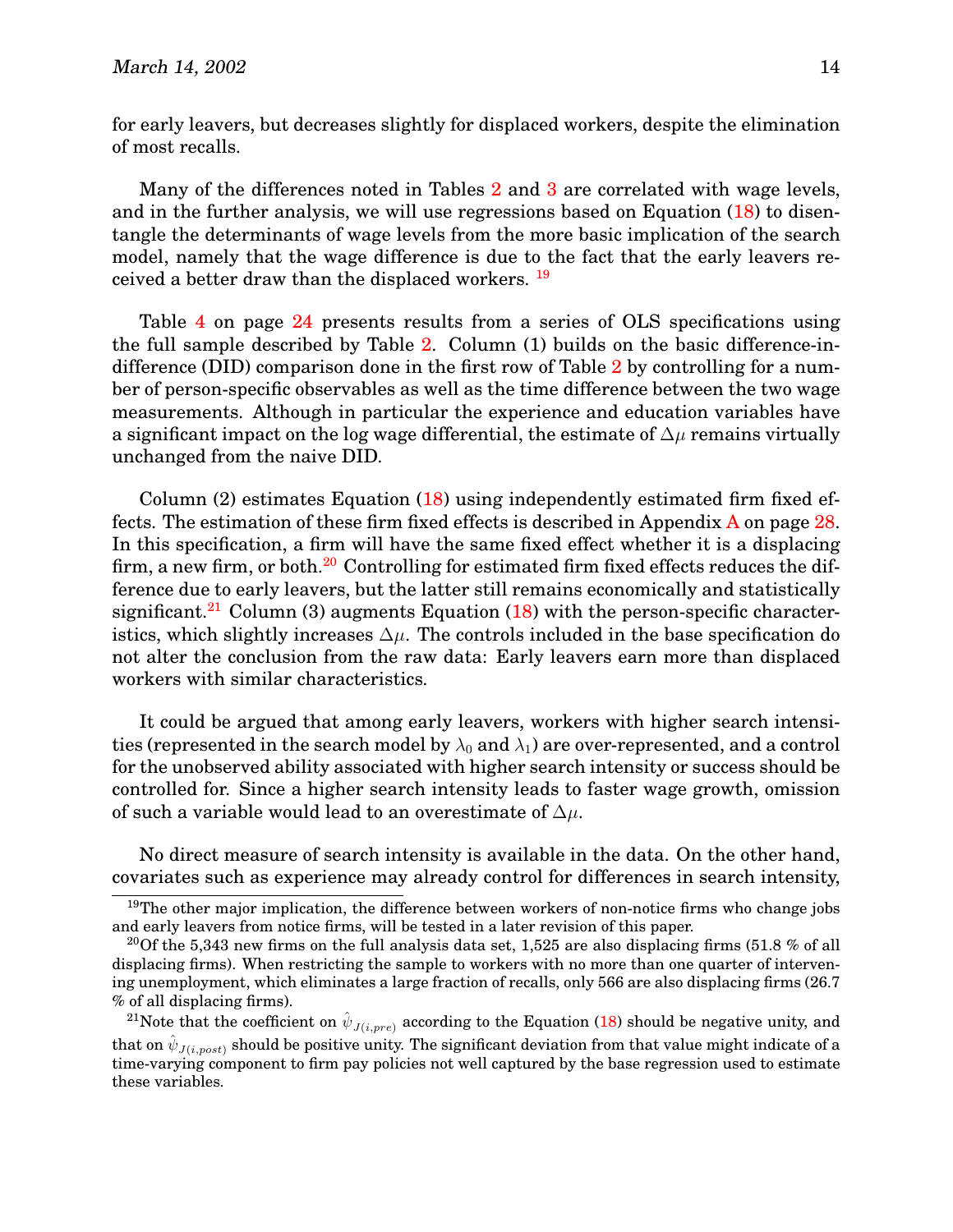since younger workers might have higher search intensities. In all columns, experience is negatively linked to earnings growth, consistent with the usual perception of a concave experience profile. Column (4) introduces a different control. We include the estimated person fixed effect  $\theta$ . If higher average earnings are a product of faster wage growth, then  $\hat{\theta}$  is correlated with a higher search intensity. Table [4](#page-26-0) shows that  $\theta$  is positively correlated with the wage gap for all workers.<sup>[22](#page-17-0)</sup> However, conditional on  $\hat{\theta}$ , the gap between early leavers and displaced workers is actually slightly higher than when  $\hat{\theta}$  is not included, suggesting if anything that  $\hat{\theta}$  is negatively correlated with search intensity.

One feature of Table [4](#page-26-0) is the strong impact of temporary layoffs. While the coefficient on the temporary layoff flag allows to evaluate the strength of the observed wage growth of early leavers - early leavers gain 3 to 4 percent more than workers who returned to their old jobs and presumably pay schedules - it also begs the question of whether or not the base comparison group of displaced workers is appropriately chosen. Over 60 percent of displaced workers eventually return to their jobs in the base sample. However, temporary layoffs also experience much longer unemployment periods, and in Table [B.1](#page-33-0) on page [31](#page-33-0) in the Appendix, we have restricted the analysis to the sample described in Table [3](#page-25-0). Among those workers having experienced no more than one quarter of intervening unemployment, only 7 percent of displaced workers return to their pre-displacement jobs. This sample, as previously explained, is also closer to what the theory describes. Among these workers, the naive DID estimator of  $\Delta \mu$  is 0.178. The level of the estimated  $\Delta \mu = 0.113$  is higher, but the conclusion reached based on Table [4](#page-26-0) is unaltered.

Tables [4](#page-26-0) and [B.1](#page-33-0) used estimated firm fixed effects. It is however feasible to ex-plicitly re-estimate fixed effects, separately for displacing and receiving firms.<sup>[23](#page-17-1)</sup> Table [5](#page-27-0) on page [25](#page-27-0) reports results from an OLS regression which explicitly estimated fixed effects for all 2,942 displacing firms and all 5,343 new firms, based on the full sample.<sup>[24](#page-17-2)</sup> Column (1) corresponds to the basic specification of Equation [\(18](#page-14-3)), and compares directly to column (2) of Table [4.](#page-26-0) Explicitly re-estimating the fixed effects actually results in a higher estimated  $\Delta \mu$ , which again is very close to the naive DID estimator. The (cumulative) addition of person-specific characteristics in column (2) and  $\theta$  in column (3) do not alter the estimated coefficient significantly.

Column (4) of Table [5](#page-27-0) investigates some of the sources of the large wage gains observed for early leavers by distinguishing between those whose new job was found in

<span id="page-17-0"></span><sup>&</sup>lt;sup>22</sup> $\hat{\theta}$  is estimated, but we are interested only in the significance of the coefficient on  $\hat{\theta}$ ,  $\beta_{\hat{\theta}}$ , since we have no priors as to what value it should have. For the hypothesis test  $\beta_{\hat{\theta}} = 0$ , the OLS standard errors are consistent and t-statistics valid (Pagan 1984).

<span id="page-17-1"></span> $23$ Contrary to the previous regressions, a firm that is at once a displacing firm for some workers and a new firm for others will have two different fixed effects, depending on the role it plays towards each worker.

<span id="page-17-2"></span> $24$ Table [B.2](#page-34-0) on page  $32$  reports results for the same specifications based on the sample with restricted unemployment. The conclusions remain the same.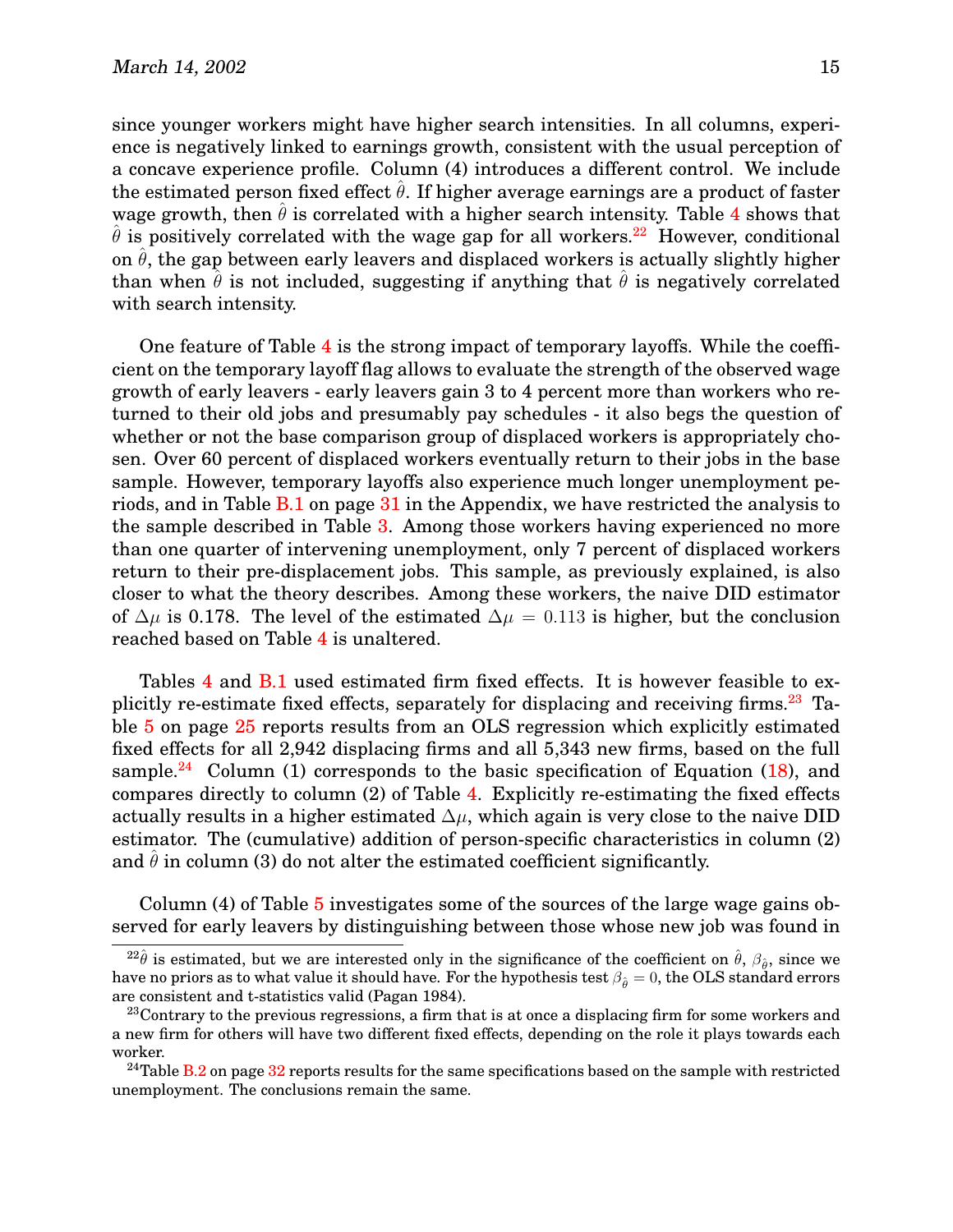the same industry as the displacing job, and those who switched industries. Tables [2](#page-34-0) and [3](#page-25-0) reported that the fraction of early leavers who stayed within the same industry when switching jobs was signficantly lower than for displaced workers, though a majority did not change industries. The coefficients reported in column (4) indicate that much of the wage gain is due to individuals who change industries. Nevertheles, even those who find new jobs in the same industry make higher wage gains than do displaced workers who stay in the same industry.

To further explore the correlation between observable characteristics,  $\hat{\theta}$ , and the likelihood of being an early leaver, Table [6](#page-28-0) on page [26](#page-28-0) presents results for the likelihood of leaving a displacing firm early from a probit specification. Column (1) includes demographics and year dummies. Workers who leave the firm early tend to be less educated, and tend to come from smaller firms. Conditional on the other variables, experience is linked to a positive and convex likelihood of leaving early, contrary to the difference in unconditional sample means reported in Table [2](#page-34-0) on page [22,](#page-34-0) and in contrast to the earlier hypothesis that experience is negatively correlated with a higher search intensity.<sup>[25](#page-18-0)</sup> Racial background also seems to matter, with blacks and hispanics more likely to leave than whites and other racial groups.

The addition of  $\hat{\psi}_{J(i,pre)}$  in column (2) and of  $\hat{\psi}_{J(i,post)}$  does not alter the effect of other variables. Both estimated firm fixed effects are negatively correlated with the likelihood of departure, reflecting the observations from the different sample means. Finally, the addition of the person fixed effect in column (4) does reduce the impact of racial indicators, suggesting different population averages of long-term wage levels across these groups. However, the effect of  $\hat{\theta}$  is *negatively* correlated with the likelihood of leaving, contrary to what should be expected if  $\theta$  were correlated with a higher search intensity, but consistent with the OLS results. The general picture, in particular the effect of experience and education, is not affected.

Even though the probit results reinforce the previous OLS results, they do indicate that the controls included in the specifications from Table [4](#page-26-0) may not fully control for heterogeneity in the sample. The primary focus of the search model is on homogeneous workers. One way of introducting heterogeneity into the model is through segmented labor markets. Workers are homogeneous within, but not across labor markets.

Table [7](#page-29-0) reports results from separating the restricted analysis sample into four sub-groups, based on the population distribution of  $\theta$ , in order to obtain homogeneous sub-populations. Each column is equivalent to the specification used in column (4) from Table [4](#page-26-0), when estimating OLS for each of the subgroups separately. Even though the groups are selected within quartiles of the distribution of  $\tilde{\theta}$ ,  $\hat{\theta}$  is still included in the regression as a control.

<span id="page-18-0"></span> $25$ The sample includes only persons with more than 20 quarters of labor market experience. Over the range of feasible values in the data, the experience terms are positive.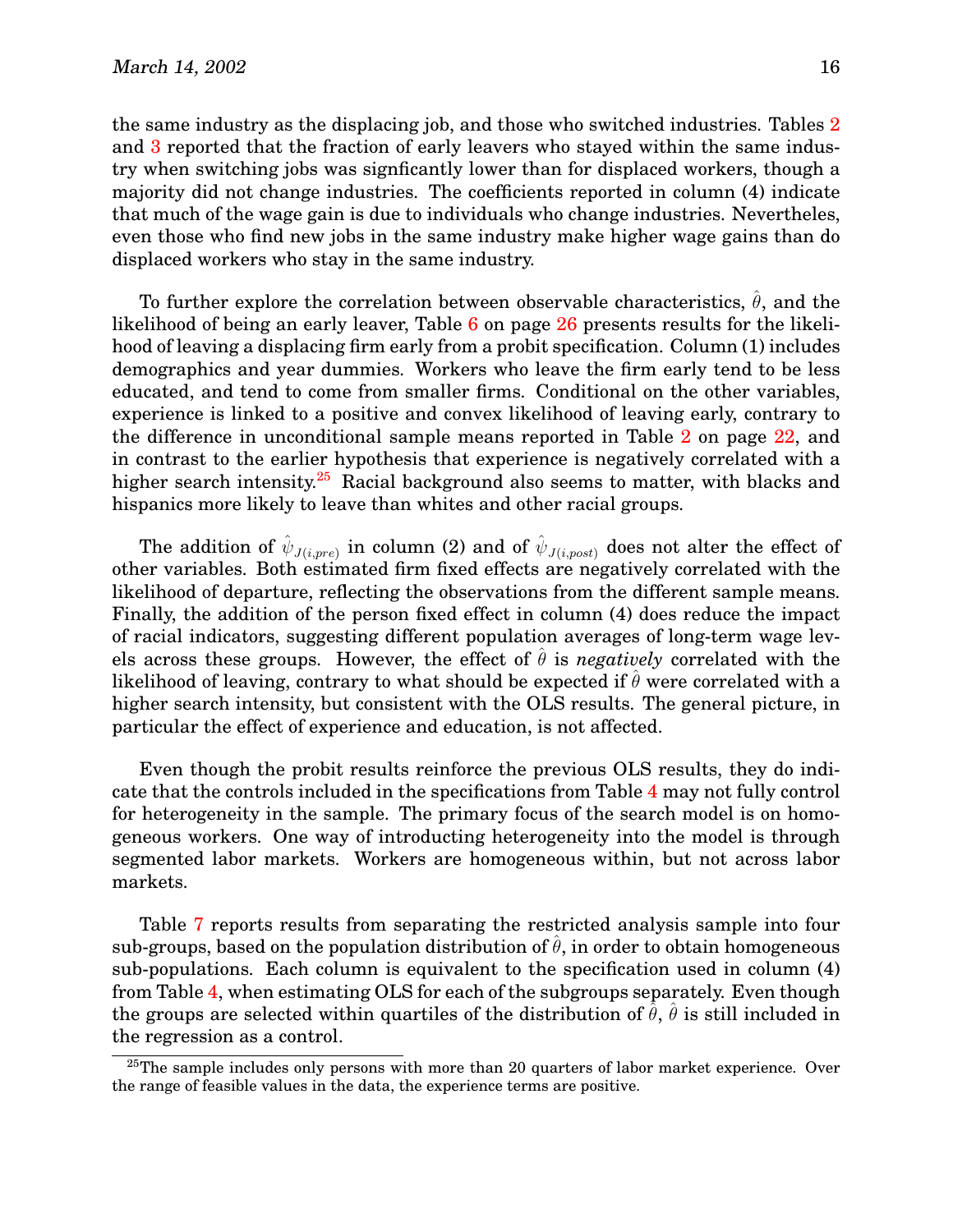The parameter of interest  $\Delta\mu$  is significant in all but the lowest quartile, and is of the same order of magnitude as for the sample as a whole, but varies significantly across the distribution of  $\theta$ . Also, the included  $\theta$  is significant only for the bottom quartile. The second row of the table shows means and standard errors of  $\theta$  within each quartile, and not surprisingly, the variation (and range) of  $\theta$  in the top and bottom quartiles is far larger than in the middle of the distribution. Thus, the workers captured in columns (1) and (4) are far less homogeneous than those workers underlying the regressions in columns  $(2)$  and  $(3)$ .<sup>[26](#page-19-1)</sup>

### <span id="page-19-0"></span>**5 Conclusion**

One of the primary concerns of policy makers when faced with mass layoffs is how to quickly return these individuals to work. Mostly, the emphasis has relied on mandatory advance notice laws, but their efficacy has only circumstantially been proven. Firms, on the other hand, might worry about destructive attrition prior to displacement. In particular, if the mass layoff was the result of a plant closure which the firm had deemed avoidable, then attrition might have been detrimental to the rescue attempt.

In this paper, we provide some evidence that a solution to these competing incentives is non-trivial. We lay out a search model that incorporates aspects of displacement, in particular the receipt of information as to the viability of a worker's job (which here is interpreted be related to a mass layoff). Workers endogenously adapt their reservation wages to changed circumstances. The model predicts that workers who have received "notice" of a higher job failure risk, will adjust their reservation wages downwards. This implies that their departure from the firm is more likely than if they had not received this information, and furthermore that their re-employment wages will lie below normal re-employment wages, but above the wages obtained by displaced and other unemployed job seekers.

The data, obtained from US universal wage record data, support these conclusions. The data is used to determine when mass layoffs occur, and then compares those workers who left up to 2 quarters prior to the mass layoff with workers displaced at the time of the mass layoff. The results indicate that within categories of homogenous workers, and controlling for characteristics of workers and displacing firms, early leavers consistently obtain higher re-employment wages than displaced workers, except for workers at the low end of the labor market.

Although the data do not report if these workers had received formal advance

<span id="page-19-1"></span><sup>&</sup>lt;sup>2[6](#page-28-0)</sup>Not reported here, probit estimation by quartiles of  $\hat{\theta}$ , of Table 6 yielded similar results. Once firm characteristics have been controlled for,  $\hat{\theta}$  is no longer significantly related to early exit from the displacing firm except in the lowest quartile.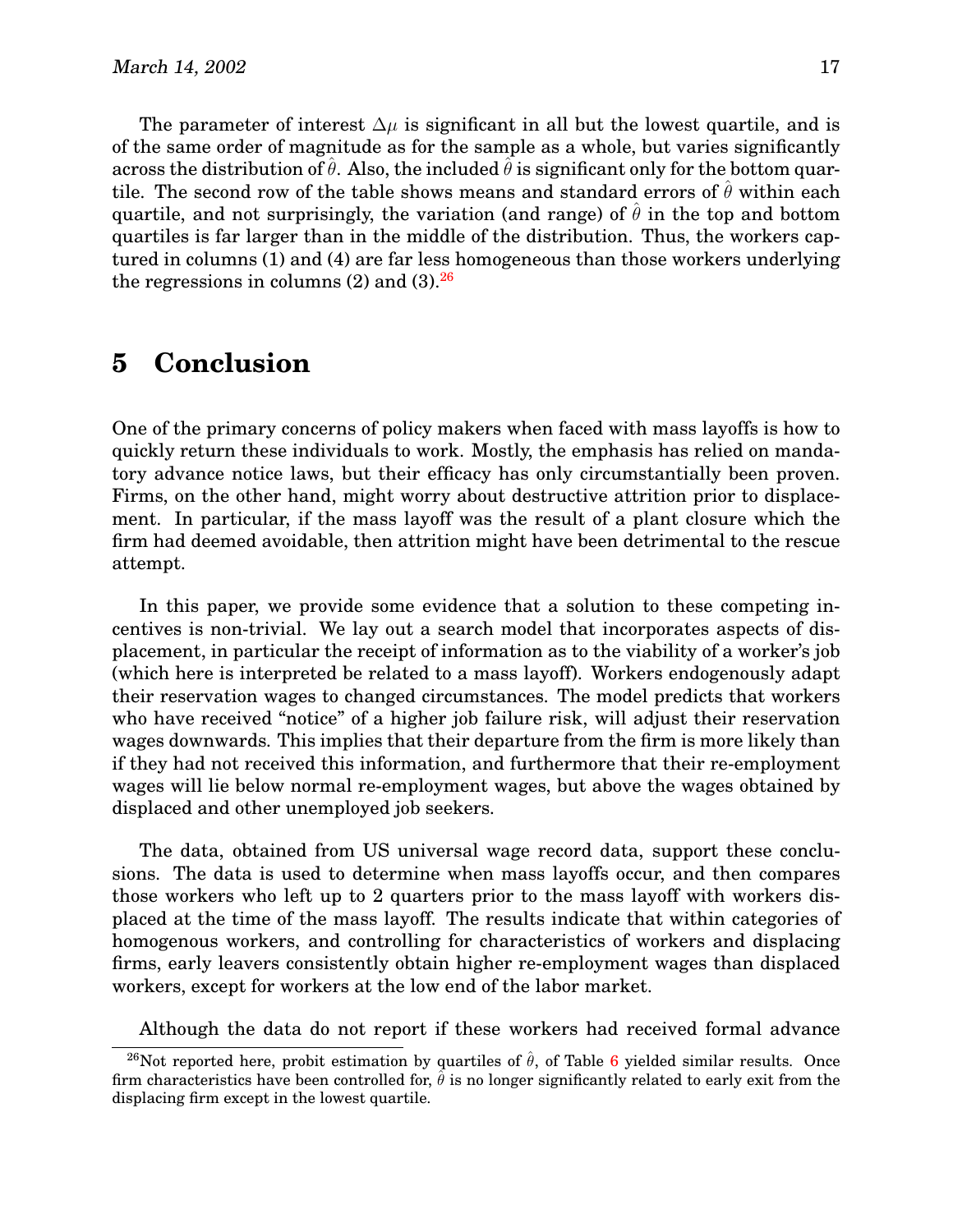notice, the results are suggestive of the beneficial effect to workers of advance notice. On the other hand, accelerated attrition is clearly a feature of the model used here.Whether this accelerated attrition is beneficial in a general equilibrium framework, for instance through improved reallocation of workers, remains to be determined in future work.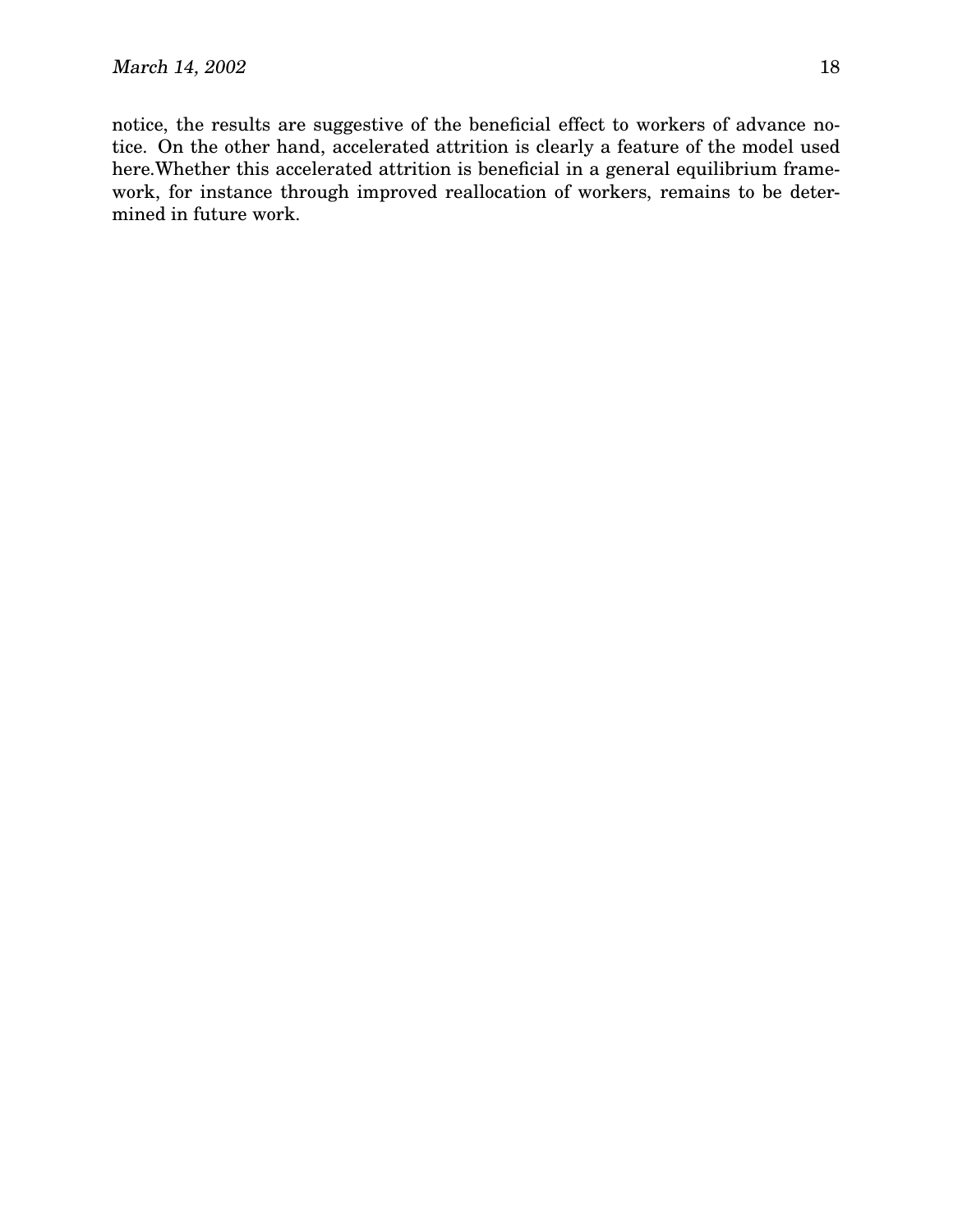### **References**

- Abbring, J., van den Berg, G., Gautier, P. A., Gijsbert, A., van Lomwel, C. & Ruhm, C. (forthcoming). Worker displacement in the US and the Netherlands, *in* Kuhn & Eberts (forthcoming).
- Abe, M., Higuchi, Y., Kuhn, M. N. P. & Sweetman, A. (forthcoming). Worker displacement in Canada and Japan, *in* Kuhn & Eberts (forthcoming).
- Abowd, J. & Finer, H. S. C. (1997). Plant closings, personal wage heterogeneity and the mobility of employees, *mimeo*, Cornell University.
- Abowd, J. & Kramarz, F. (1999). Econometric analysis of linked employer-employee data, *Labour Economics* pp. 53–74.
- Addison, J. T. & Portugal, P. (1987). The effect of advance notification of plant closings on unemployment, *Industrial and Labor Relations Review* **41**(1).
- Burdett, K. & Mortensen, D. T. (1980). Search, layoffs, and labor market equilibrium, *Journal of Political Economy* **88**(4): 652–72.
- Fallick, B. C. (1994). The endogeneity of advance notice and fear of destructive attrition, *Review of Economics and Statistics* **76**(2): 378–385.
- Fallick, B. C. (1996). A review of the recent empirical literature on displaced workers, *Industrial and Labor Relations Review* **50**(1): 5–16.
- Farber, H. S. (1998). Has the rate of job loss increased in the Nineties?, *working paper 394*, Princeton University IR Section.
- Farber, H. S. (1999). Alternative and part-time employment arrangements as a response to job loss, *working paper 7002*, NBER.
- Farber, H. S. (2001). Job loss in the united states, 1981-1999, *working paper 453*, Princeton University IR Section.
- Jacobson, L. S., LaLonde, R. J. & Sullivan, D. G. (1993). Earnings losses of displaced workers, *American Economic Review* **83**(4): 685–709.
- Jones, S. R. G. & Kuhn, P. (1995). Mandatory notice and unemployment, *Journal of Labor Economics* **13**(4): 599–622.
- Kletzer, L. G. (1998). Job displacement, *Journal of Economic Perspectives* **12**(1): 115– 36.
- Kuhn, P. & Eberts, R. (eds) (forthcoming). *Losing Work, Moving On: International Comparisons of Worker Displacement*, The Upjohn Institute, Kalamazoo, MI.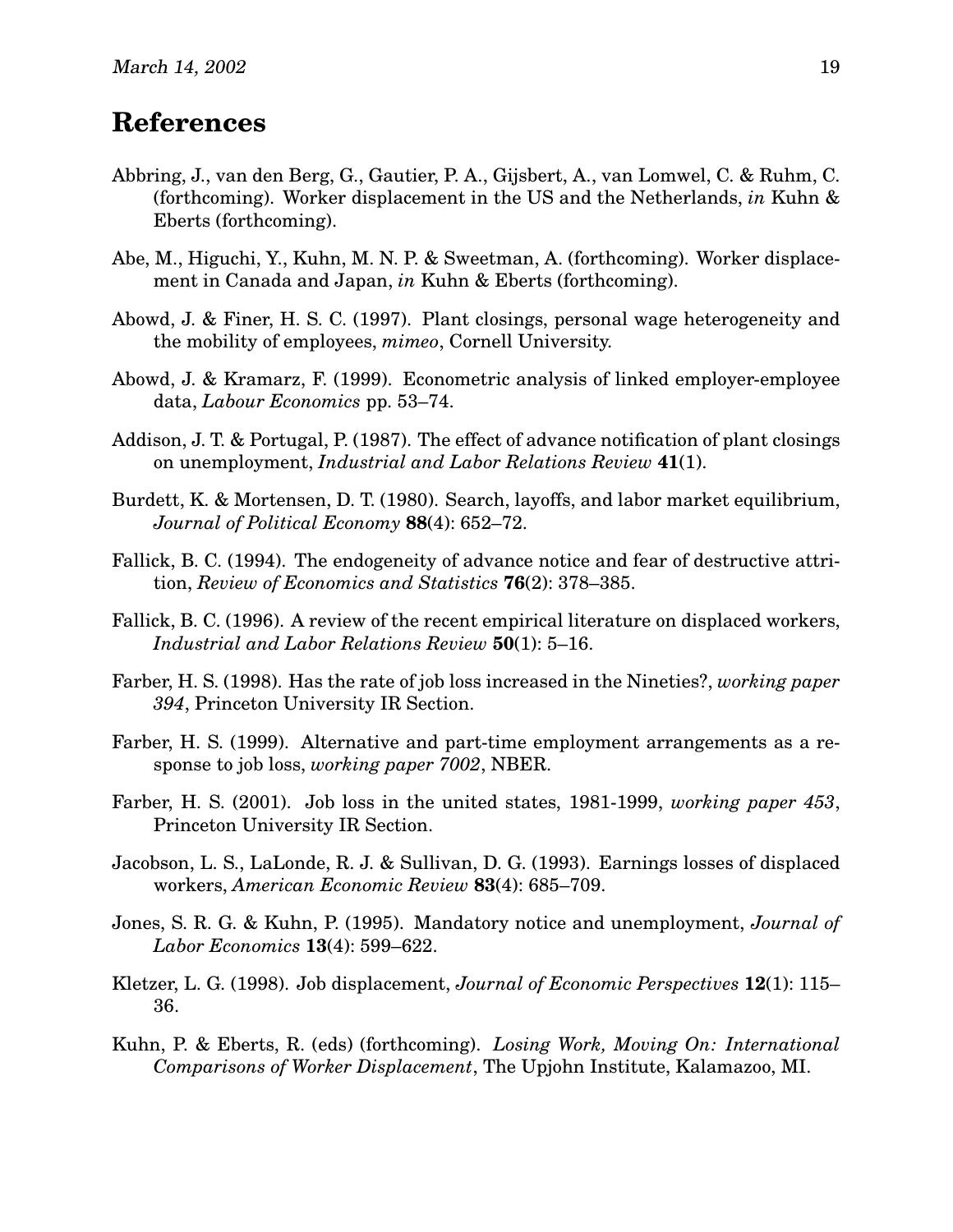- Lengermann, P. A. & Vilhuber, L. (2000). Abandoning the sinking ship: The composition of worker flows prior to displacement, *mimeo*, U.S. Census Bureau.
- Mortensen, D. T. (1986). *Job Search and Labor Market Analysis*, Vol. 2, North-Holland, Amsterdam, New York, chapter 15.
- Pagan, A. (1984). Econometric issues in the analysis of regressions with generated regressors, *International Economic Review* **25**(1): 221–47.
- Ruhm, C. J. (1992). Advance notice and postdisplacement joblessness, *Journal of Labor Economics* **10**(1): 1–32.
- Ruhm, C. J. (1994). Advance notice, job search, and postdisplacement earnings, *Journal of Labor Economics* **12**(1): 1–28.
- Schoeni, R. F. & Dardia, M. (1996). Wage losses of displaced workers in the 1990s, *Labor and Population Program Working paper 96-14*, RAND.
- Storer, P. & Van Audenrode, M. (1998). Long-term employment outcomes, *Final Report SP-AH048E-05-98*, Human Resources Development Canada.
- Swaim, P. & Podgursky, M. (1990). Advance notice and job search: The value of an early start, *Journal of Human Resources* **25**(2): 147–178.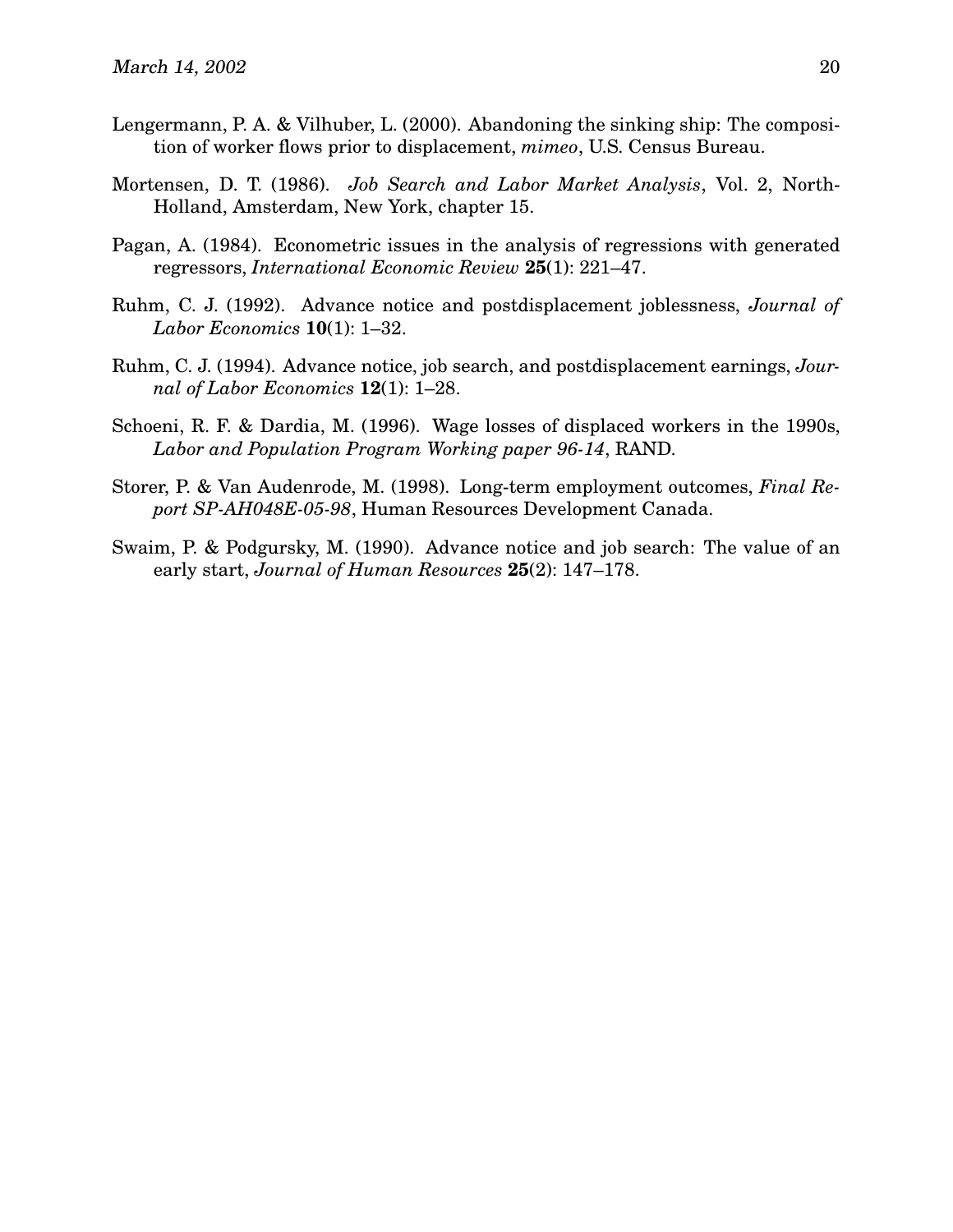## <span id="page-23-0"></span>**6 Tables**

| Year | Farber $(2001)$ | <b>LEHD UI</b> records              |       |
|------|-----------------|-------------------------------------|-------|
|      | $3$ -year $^1$  | 1-year $2\degree$ 3-year $3\degree$ |       |
| 1983 | 0.128           |                                     |       |
| 1985 | 0.103           |                                     |       |
| 1987 | 0.095           |                                     |       |
| 1988 |                 |                                     |       |
| 1989 | 0.085           |                                     |       |
| 1990 |                 | 0.043                               |       |
| 1991 | 0.118           | 0.120                               |       |
| 1992 |                 | 0.094                               | 0.252 |
| 1993 | 0.109           | 0.039                               | 0.252 |
| 1994 |                 | 0.031                               | 0.130 |
| 1995 | 0.115           | 0.030                               | 0.081 |
| 1996 |                 | 0.034                               | 0.083 |
| 1997 | 0.091           | 0.032                               | 0.085 |
| 1998 |                 | 0.021                               | 0.076 |
| 1999 | 0.086           |                                     |       |

Table 1: Comparison of displacement measures

*Notes:*

1: Source: Farber (2001), Appendix Table 2b, *Total Three-Year Rate of Job Loss*, defined as "At least one displacement in the past three years, Discounted Other Job loss."

2: Source: LEHD data sources. At least one displacement in the past 4 quarters, as of 31 December. For other data restrictions, consult the text.

3: Source: LEHD data sources. At least one displacement in the past 12 quarters, as of 31 December.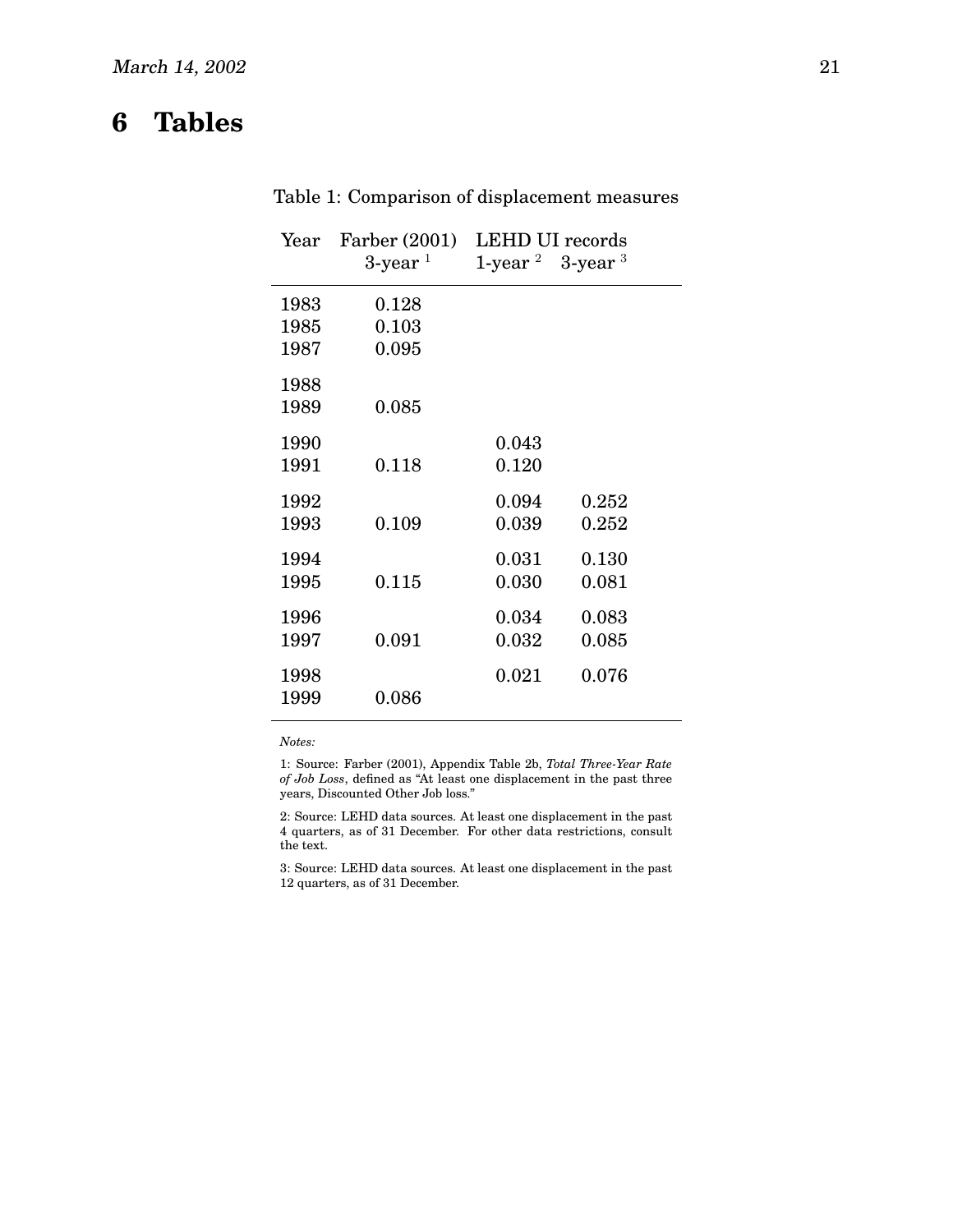|                              |          | Displaced               |          | <b>Early leavers</b> |
|------------------------------|----------|-------------------------|----------|----------------------|
| Variable                     | Mean     | $(\overline{Std\ Dev})$ | Mean     | (Std Dev)            |
| Raw Earnings difference      | 0.089    | (0.344)                 | 0.224    | (0.876)              |
| FQ Earnings difference       | 0.083    | (0.449)                 | 0.189    | (0.979)              |
| Person characteristics:      |          |                         |          |                      |
| Education                    | 13.217   | (2.503)                 | 12.897   | (2.672)              |
| Race: Black                  | 0.101    | (0.301)                 | 0.142    | (0.349)              |
| Race: Hispanic               | 0.038    | (0.192)                 | 0.069    | (0.254)              |
| Race: Other                  | 0.062    | (0.242)                 | 0.064    | (0.245)              |
| Age first observed           | 38.709   | (9.592)                 | 33.605   | (9.586)              |
| Total experience (Q)         | 94.827   | (38.937)                | 77.332   | (37.269)             |
| $\theta$ person fixed effect | 0.0156   | (0.574)                 | $-0.005$ | (0.601)              |
| Pre-displacement job:        |          |                         |          |                      |
| Log FQ earnings              | 9.072    | (0.642)                 | 8.583    | (0.987)              |
| FQ earnings                  | 10822.50 | (24432.37)              | 8339.97  | (20407.22)           |
| Number of establishments     |          | $\left( \right)$        |          | $\left( \right)$     |
| Average employment           | 4312.18  | (6483.07)               | 2094.77  | (4750.87)            |
| $\psi$ firm fixed effect     | 0.173    | (0.311)                 | 0.032    | (0.332)              |
| Post-displacement job:       |          |                         |          |                      |
| Log FQ earnings              | 9.156    | (0.672)                 | 8.771    | (0.934)              |
| FQ earnings                  | 12113.46 | (29064.07)              | 9228.63  | (12452.13)           |
| Number of establishments     | 21.075   | (56.535)                | 8.950    | (37.711)             |
| Average employment           | 4425.03  | (6726.57)               | 1949.47  | (5449.03)            |
| $\psi$ firm fixed effect     | 0.177    | (0.313)                 | 0.070    | (0.342)              |
| Temporary layoffs            | 0.616    | (0.486)                 | 0.029    | (0.169)              |
| Unemployment duration        | 1.722    | (0.614)                 | 1.455    | (0.923)              |
| Industry stayers             | 0.894    | (0.307)                 | 0.528    | (0.499)              |
| Observations                 |          | 26955                   |          | 2486                 |

### Table 2: Person summary statistics

Source: LEHD data sources, 10 percent random sample, authors' computations. For computation of  $\theta$  and  $\psi$ , see [A](#page-30-0)ppendix A.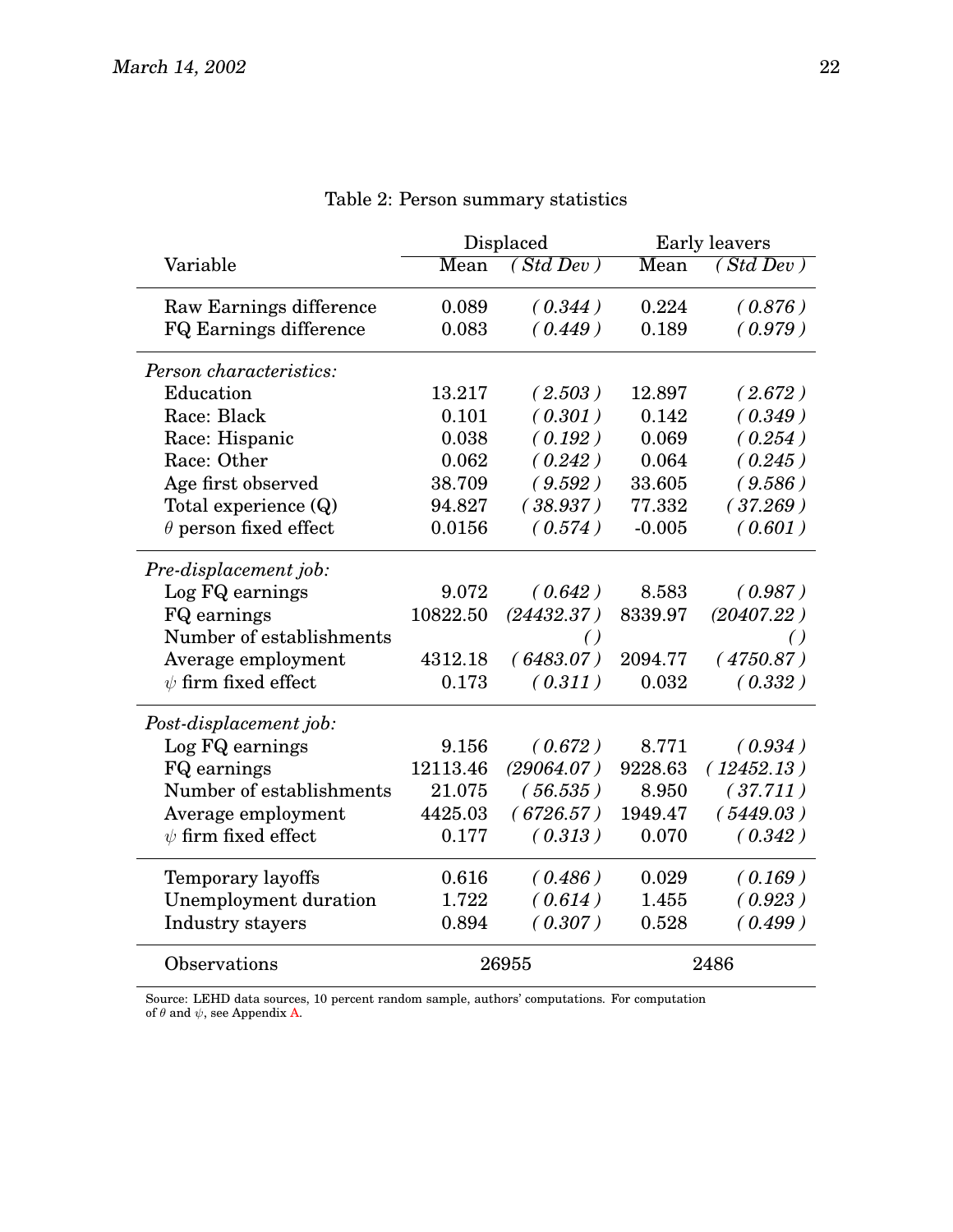|                              |          | Displaced   |         | Early leavers    |
|------------------------------|----------|-------------|---------|------------------|
| Variable                     | Mean     | $(Std$ Dev) | Mean    | $(Std$ Dev)      |
| FQ Earnings difference       | 0.097    | (0.563)     | 0.275   | (0.985)          |
| Raw Earnings difference      | 0.097    | (0.451)     | 0.321   | (0.873)          |
| Person characteristics:      |          |             |         |                  |
| Education                    | 12.981   | (2.560)     | 12.940  | (2.658)          |
| Race: Black                  | 0.097    | (0.296)     | 0.132   | (0.338)          |
| Race: Hispanic               | 0.053    | (0.225)     | 0.066   | (0.249)          |
| Race: Other                  | 0.067    | (0.250)     | 0.070   | (0.255)          |
| Age first observed           | 36.981   | (9.896)     | 33.269  | (9.604)          |
| Total experience (Q)         | 94.973   | (40.421)    | 75.879  | (37.131)         |
| $\theta$ person fixed effect | $-0.016$ | (0.582)     | 0.040   | (0.589)          |
| Pre-displacement job:        |          |             |         |                  |
| Log FQ earnings              | 9.008    | (0.718)     | 8.566   | (1.018)          |
| FQ earnings                  | 10842.03 | (38202.04)  | 8118.37 | (13298.63)       |
| Number of establishments     |          |             |         | $\left( \right)$ |
| Average employment           | 1353.13  | (3671.38)   | 1865.42 | (4412.53)        |
| $\psi$ firm fixed effect     | 0.160    | (0.286)     | 0.018   | (0.329)          |
| Post-displacement job:       |          |             |         |                  |
| Log FQ earnings              | 9.107    | (0.733)     | 8.840   | (0.918)          |
| FQ earnings                  | 12102.69 | (39990.83)  | 9703.76 | (13277.08)       |
| Number of establishments     | 10.799   | (28.813)    | 8.420   | (38.384)         |
| Average employment           | 1749.99  | (4981.06)   | 1921.45 | (5511.89)        |
| $\psi$ firm fixed effect     | 0.172    | (0.284)     | 0.082   | (0.332)          |
| Temporary layoffs            | 0.071    | (0.256)     | 0.008   | (0.089)          |
| Unemployment duration        | 0.982    | (0.130)     | 0.955   | (0.207)          |
| Industry stayers             | 0.785    | (0.410)     | 0.510   | (0.500)          |
| Observations                 |          | 9021        |         | 1734             |

#### <span id="page-25-0"></span>Table 3: Person summary statistics: restricted unemployment

Source: LEHD data sources, 10 percent random sample, authors' computations. For computation of  $\theta$  and  $\psi$ , see [A](#page-30-0)ppendix A.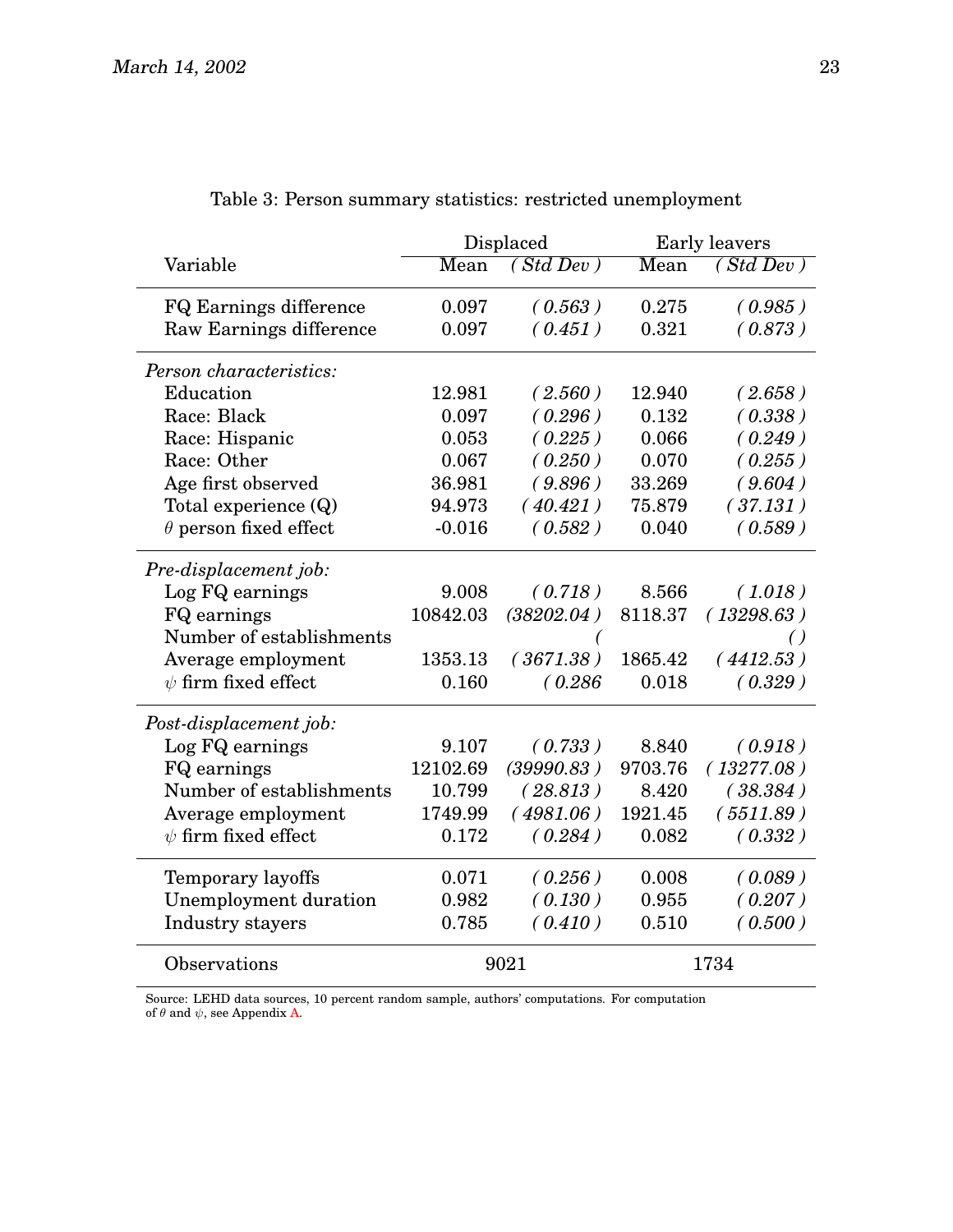|                                                                                                                                                                                                                                                                                                                                                                                                     | $\ominus$             |                    | $\widehat{\mathfrak{D}}$ |         | $\widehat{\odot}$     |                    | $\bigoplus$           |                    |  |
|-----------------------------------------------------------------------------------------------------------------------------------------------------------------------------------------------------------------------------------------------------------------------------------------------------------------------------------------------------------------------------------------------------|-----------------------|--------------------|--------------------------|---------|-----------------------|--------------------|-----------------------|--------------------|--|
| Variable                                                                                                                                                                                                                                                                                                                                                                                            | Estimate<br>Parameter | S.E.               | Parameter<br>Estimate    | S.E.    | Estimate<br>Parameter | ЯЕ.<br>З           | Estimate<br>Parameter | ні<br>З            |  |
| Early leaver $\Delta \mu$                                                                                                                                                                                                                                                                                                                                                                           | 0.107                 | (0.023)            | 0.069                    | (0.019) | 0.081                 | (0.020)            | 0.086                 | (0.020)            |  |
| Temp layoff<br>Intercept                                                                                                                                                                                                                                                                                                                                                                            | 0.067<br>0.251        | (0.035)<br>(0.014) | 0.027                    | (0.016) | 0.160<br>0.061        | (0.014)<br>(0.037) | 0.164<br>0.057        | (0.014)<br>(0.037) |  |
| Total experience $(Q)$                                                                                                                                                                                                                                                                                                                                                                              | 0.0002                | 0.000              |                          |         | $-0.001$              | (0.000)            | 0.001                 | 0.000              |  |
| Exp. <sup>2</sup> /10000<br>Education                                                                                                                                                                                                                                                                                                                                                               | 3.947<br>0.003        | 1.891<br>0.001     |                          |         | 1.994<br>$-0.003$     | 1.788)<br>0.001    | 0.616<br>0.007        | 1.793<br>0.001     |  |
| Race: Black                                                                                                                                                                                                                                                                                                                                                                                         | 0.013                 | 0.010              |                          |         | $-0.014$              | 0.009              | 0.005                 | 0.009              |  |
| Race: Hispanic                                                                                                                                                                                                                                                                                                                                                                                      | 0.010                 | 0.019              |                          |         | 0.009                 | 0.017              | 0.030                 | 0.017              |  |
| Race: Other                                                                                                                                                                                                                                                                                                                                                                                         | 0.002                 | 0.011              |                          |         | $-0.001$              | 0.010              | 0.000                 | 0.011              |  |
| Theta $\theta$                                                                                                                                                                                                                                                                                                                                                                                      |                       |                    |                          |         |                       |                    | 0.063                 | 0.011              |  |
| Unemployment                                                                                                                                                                                                                                                                                                                                                                                        | 0.049                 | (0.009)            |                          |         | $-0.036$              | (0.008)            | $-0.035$              | (0.008)            |  |
| Same industry                                                                                                                                                                                                                                                                                                                                                                                       |                       |                    |                          |         | 0.011                 | (0.018)            | 0.009                 | (0.018)            |  |
| $\psi_{J(i,pre)}$                                                                                                                                                                                                                                                                                                                                                                                   |                       |                    | $-1.262$                 | (0.051) | $-1.245$              | (0.051)            | $-1.229$              | (0.051)            |  |
| $\psi_{J(i,post)}$                                                                                                                                                                                                                                                                                                                                                                                  |                       |                    | 1.258                    | (0.048) | 1.246                 | (0.047)            | 1.247                 | (0.047)            |  |
| Adj. $R^2$                                                                                                                                                                                                                                                                                                                                                                                          | 0.0141                |                    | 0.1411                   |         | 0.1476                |                    | 0.1511                |                    |  |
| NOTE: Dependent variable is the the log difference in "full-quarter" wages (mean = 0.092). All regressions include year of displacement dummies and a<br>control for the time difference between earnings measures. Standard errors are corrected for clustering by $2,110$ displacing firms. $29,351$ observations.<br>Source: LEHD data sources, 10 percent random sample, authors' computations. |                       |                    |                          |         |                       |                    |                       |                    |  |

<span id="page-26-0"></span>Table 4: OLS results: Log wage differential Table 4: OLS results: Log wage differential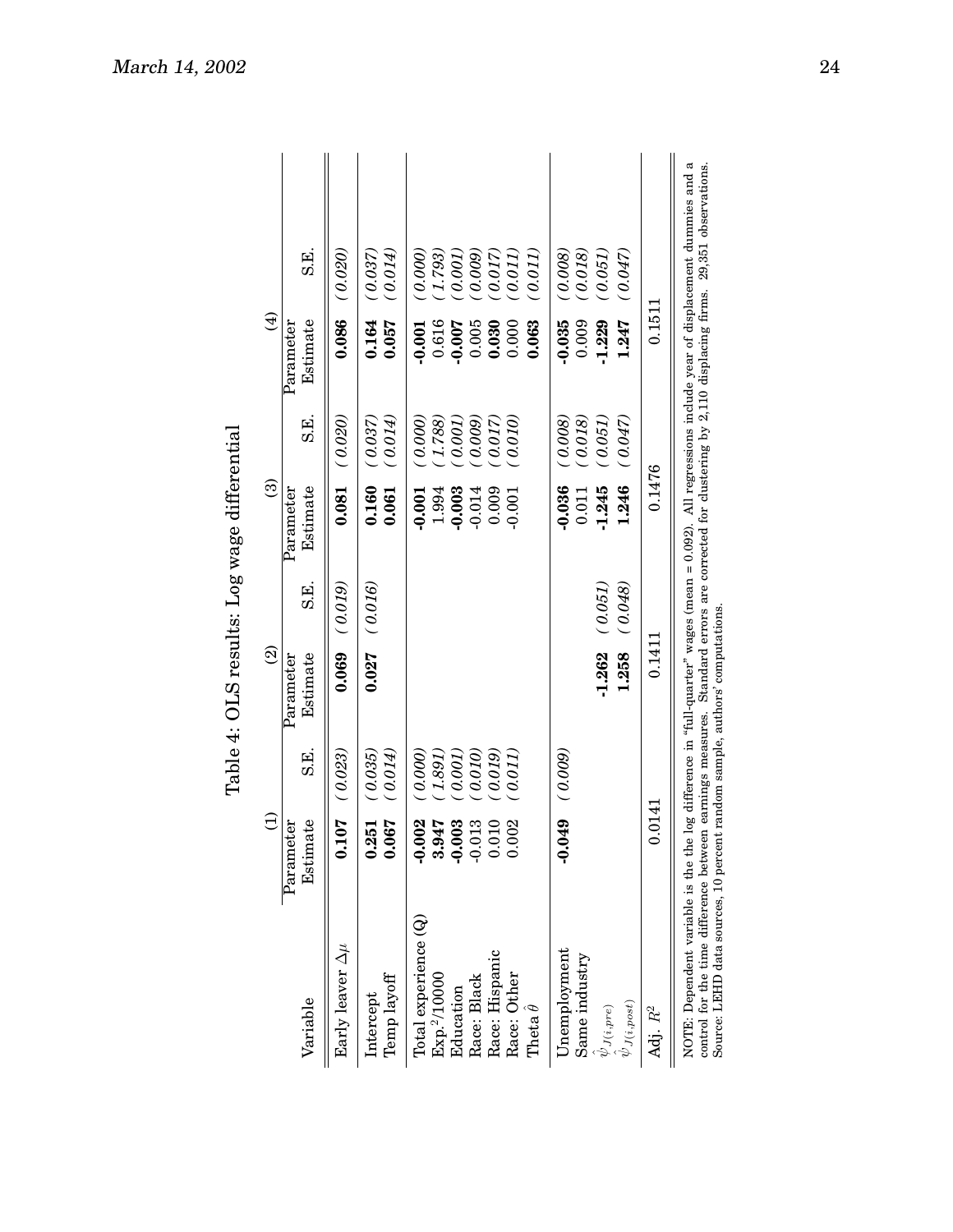|                                                                                                                                                                                                                                | $\widehat{\ominus}$   |         | $\widehat{\mathfrak{D}}$ |                    | $\widehat{\odot}$     |                    | $\bigoplus$           |                                                                                                                             |  |
|--------------------------------------------------------------------------------------------------------------------------------------------------------------------------------------------------------------------------------|-----------------------|---------|--------------------------|--------------------|-----------------------|--------------------|-----------------------|-----------------------------------------------------------------------------------------------------------------------------|--|
| Variable                                                                                                                                                                                                                       | Estimate<br>Parameter | E.S     | Estimate<br>Parameter    | S.E.               | Estimate<br>Parameter | S.E.               | Estimate<br>Parameter | S.E.                                                                                                                        |  |
| (Industry leaver)<br>Early leaver $\Delta \mu$<br>(Same Industry)                                                                                                                                                              | 108.                  | (0.011) | 0.105                    | (0.012)            | 0.110                 | (0.012)            | 0.050<br>0.193        | (0.018)<br>(0.015)                                                                                                          |  |
| Temp layoff<br>Intercept                                                                                                                                                                                                       | 1.058                 | (0.011) | 0.055<br>0.274           | (0.008)<br>(0.027) | 0.275<br>0.051        | 0.008<br>(0.027)   | 0.249<br>0.044        | (0.008)<br>(0.027)                                                                                                          |  |
| $Total$ experience $(Q)$<br>Exp. <sup>2</sup> /10000                                                                                                                                                                           |                       |         | 3.998<br>$-0.002$        | 1.835<br>0.000     | 2.130<br>$-0.001$     | (0.000)<br>(1.837) | 1.982<br>$-0.001$     | 1.836)<br>0.000                                                                                                             |  |
| Race: Black<br>Education                                                                                                                                                                                                       |                       |         | $-0.003$<br>$-0.013$     | 0.010)<br>0.001    | 0.010<br>$-0.007$     | 0.010<br>(1000)    | $-0.007$<br>0.009     | 0.010<br>(1000)                                                                                                             |  |
| Race: Hispanic<br>Race: Other                                                                                                                                                                                                  |                       |         | 0.003<br>0.011           | 0.015<br>0.012     | 0.035<br>0.005        | 0.015<br>0.012     | 0.034<br>0.005        | (0.012)<br>0.015                                                                                                            |  |
| Theta $\theta$                                                                                                                                                                                                                 |                       |         |                          |                    | 0.074                 | 0.006              | 0.075                 | 0.006                                                                                                                       |  |
| Unemployment<br>Same industry                                                                                                                                                                                                  |                       |         | $-0.050$<br>$-0.001$     | (0.010)<br>(0.006) | $-0.048$<br>$-0.003$  | 0.010<br>(0.006)   | 0.028<br>$-0.047$     | 0.006<br>0.011                                                                                                              |  |
| Adj. $\mathbb{R}^2$                                                                                                                                                                                                            | 0.0034                |         | 0.0136                   |                    | 0.0185                |                    | 0.0198                |                                                                                                                             |  |
| earnings measures; and fixed effects for 2,942 displacing firms and 5,343 new firms. 29,351 observations. Source: LEHD data sources, 10 percent random<br>NOTE: Dependent variable is the tl<br>sample, authors' computations. |                       |         |                          |                    |                       |                    |                       | ne log difference in "full-quarter" wages (mean = 0.092). All regressions include a control for the time difference between |  |

<span id="page-27-0"></span>Table 5: OLS results: Log wage differential, full fixed effects

March 14, 2002 25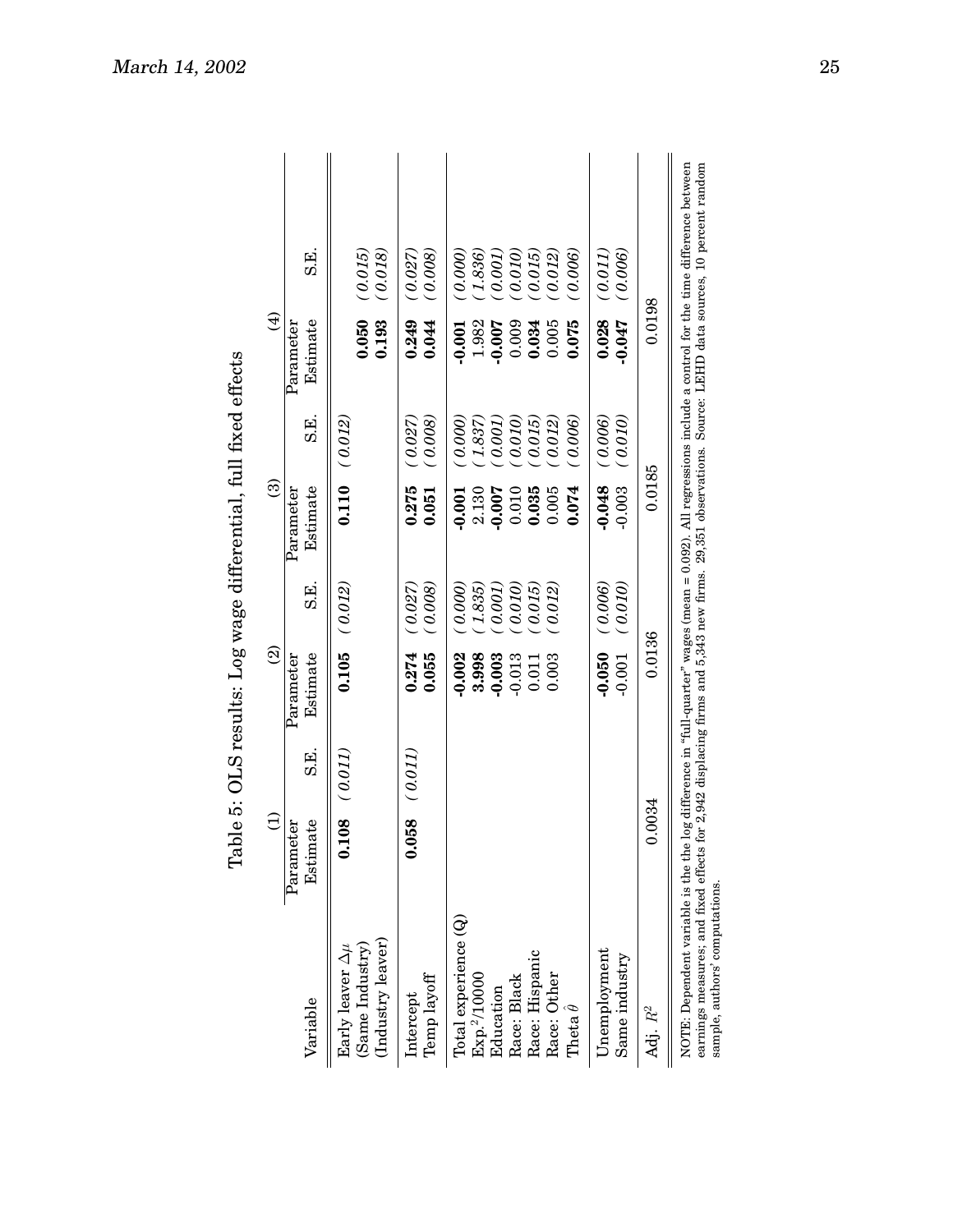|                                                                                                                                                                                                                                                                                                                                                                                                                                                                                                   | Table        |                  | 6: Probit results: Likelihood of leaving before displacement |                                |            |          |              |                  |
|---------------------------------------------------------------------------------------------------------------------------------------------------------------------------------------------------------------------------------------------------------------------------------------------------------------------------------------------------------------------------------------------------------------------------------------------------------------------------------------------------|--------------|------------------|--------------------------------------------------------------|--------------------------------|------------|----------|--------------|------------------|
|                                                                                                                                                                                                                                                                                                                                                                                                                                                                                                   | $\ominus$    |                  | $\widehat{\mathfrak{D}}$                                     |                                | ම          |          | $\bigoplus$  |                  |
|                                                                                                                                                                                                                                                                                                                                                                                                                                                                                                   | Parameter    | ${\rm Standard}$ | Parameter                                                    | $\operatorname{Standard}$      | Parameter  | Standard | Parameter    | ${\rm Standard}$ |
| Variable                                                                                                                                                                                                                                                                                                                                                                                                                                                                                          | Estimate     | Error            | Estimate                                                     | ${\rm E}{\rm r}{\rm o}{\rm r}$ | Estimate   | Error    | Estimate     | Error            |
| Intercept                                                                                                                                                                                                                                                                                                                                                                                                                                                                                         | $-0.438$     | 0.074            | $-0.004$                                                     | (6970,                         | 0.004      | 0.239    | $-0.055$     | 0.241            |
| Total experience (Q)                                                                                                                                                                                                                                                                                                                                                                                                                                                                              | $-0.013$     | 0.001            | $-0.010$                                                     | 0.001                          | 0.007      | 0.001    | $-0.009$     | 0.001            |
| Exp <sup>2</sup>                                                                                                                                                                                                                                                                                                                                                                                                                                                                                  | 0.004        | 0.001            | 0.003                                                        | 0.001                          | 0.002      | 0.001    | 0.002        | (1000)           |
| Education                                                                                                                                                                                                                                                                                                                                                                                                                                                                                         | $-0.029$     | 6004             | $-0.027$                                                     | 0.005                          | 0.023      | 0.005    | $-0.012$     | 0.005            |
| Race: Black                                                                                                                                                                                                                                                                                                                                                                                                                                                                                       | 0.205        | 0.033            | 0.206                                                        | 0.034                          | 0.220      | 0.037    | 0.159        | 0.038)           |
| Race: Hispanic                                                                                                                                                                                                                                                                                                                                                                                                                                                                                    | 0.180        | 0.048            | 0.103                                                        | 0.049)                         | 0.120      | 0.052    | 0.066        | (0.053)          |
| Race: Other                                                                                                                                                                                                                                                                                                                                                                                                                                                                                       | 0.037        | 0.045            | 0.031                                                        | 0.046                          | 0.073      | 0.049    | 0.066        | 0.049            |
| Theta $\theta$                                                                                                                                                                                                                                                                                                                                                                                                                                                                                    |              |                  |                                                              |                                |            |          | 0.176        | 0.024            |
| Same industry                                                                                                                                                                                                                                                                                                                                                                                                                                                                                     |              |                  |                                                              |                                | $-0.989$   | (0.029)  | $-0.972$     | (0.029)          |
| $\stackrel{\textstyle\psi}{\mathcal{I}(i, pre)}$                                                                                                                                                                                                                                                                                                                                                                                                                                                  |              |                  | $-0.507$                                                     | (0.045)                        | $-0.398$   | (0.064)  | $-0.409$     | (6000)           |
| $\psi_{J(i,post)}$                                                                                                                                                                                                                                                                                                                                                                                                                                                                                |              |                  |                                                              |                                | 0.122      | (0.060)  | $-0.112$     | 0.060            |
| Log likelihood                                                                                                                                                                                                                                                                                                                                                                                                                                                                                    | $-7954.8284$ |                  | $-7623.5471$                                                 |                                | -6690.6645 |          | $-6664.3343$ |                  |
| dummies and 4 firm size dummies associated with the new firm. 29,441 observations. Source: LEHD data sources, 10 percent random sample, authors'<br>NOTE: Probit analysis. Dependent variable is the observed indicator for early leavers, $e_{i,t_1,t(i_1)}$ . All regressions include year of displacement dummies;<br>columns (2), (3), and (4) an additional 9 displacing industry dummies and 4 firm size dummies. Column (3) and (4) also include an additional 9 industry<br>computations. |              |                  |                                                              |                                |            |          |              |                  |

<span id="page-28-0"></span>Table 6: Probit results: Likelihood of leaving before displacement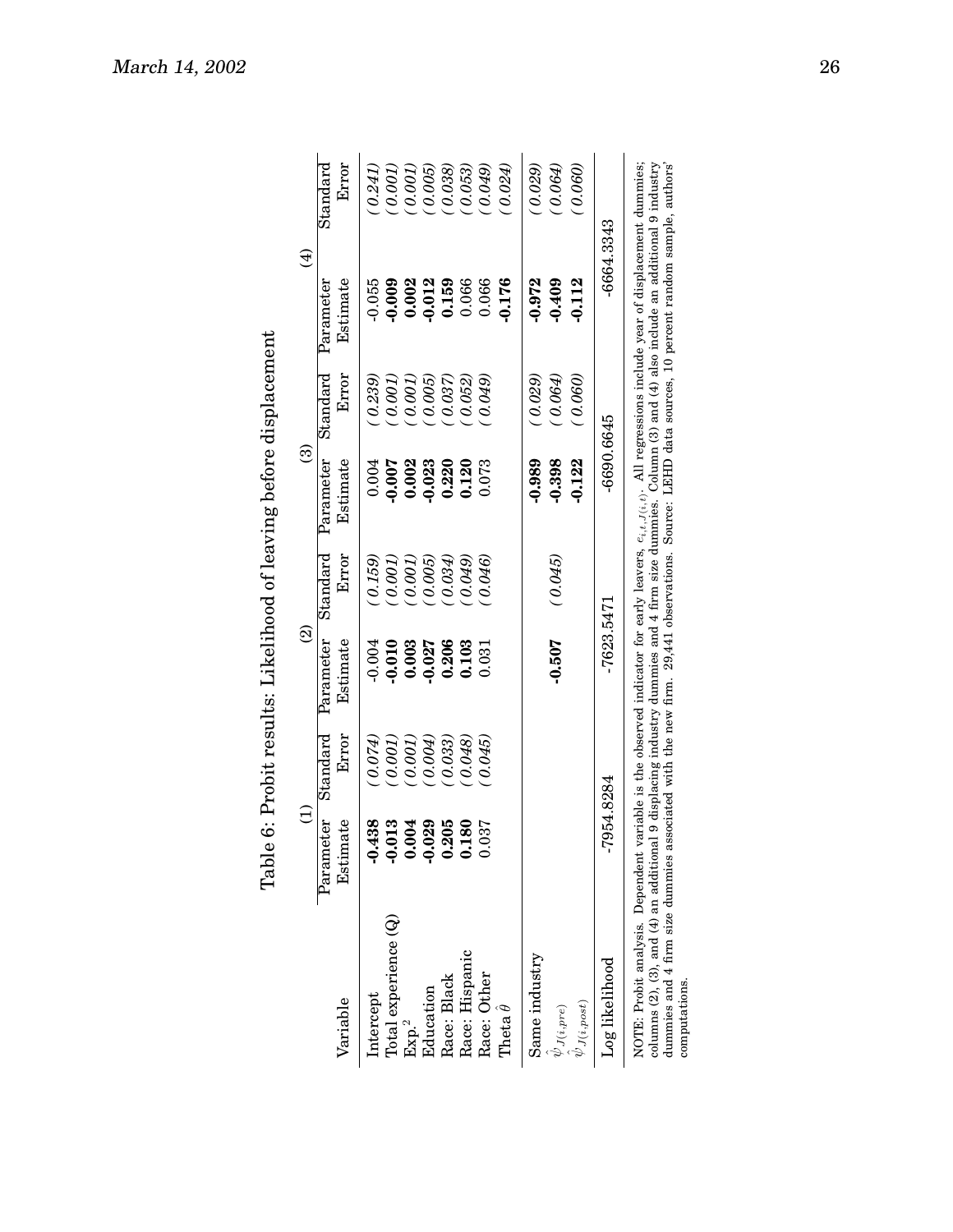|                                                | Э                                                   |                    | $\widehat{\mathfrak{D}}$ |                           | $\widehat{\mathcal{E}}$ |                           | $\bigoplus$                 |                                     |
|------------------------------------------------|-----------------------------------------------------|--------------------|--------------------------|---------------------------|-------------------------|---------------------------|-----------------------------|-------------------------------------|
|                                                | uartile 1<br>℺                                      |                    | Quartile 2               |                           | Quartile 3              |                           | $\operatorname{Quartile} 4$ |                                     |
| Variable                                       | Estimate<br>Parameter                               | Standard<br>Error  | Parameter<br>Estimate    | ${\rm Standard}$<br>Error | Parameter<br>Estimate   | ${\rm Standard}$<br>Error | Parameter<br>Estimate       | $\operatorname*{standard}$<br>Error |
| tlag early leaver<br>Theta $\theta$<br>Mean of | 0.096<br>$-0.833$                                   | 0.295<br>0.325     | 0.079<br>$-0.262$        | (0.270)<br>(0.150)        | 0.083<br>0.202          | 0.276<br>0.134            | 0.086<br>0.833              | (0.280)<br>0.378                    |
| Early leaver $\tilde{\gamma}$                  | 0.072                                               | (0.079)            | 0.071                    | (0.038)                   | 0.208                   | (0.045)                   | 0.085                       | (0.044)                             |
| Temp layoff<br>Intercept                       | 0.575<br>0.042                                      | 0.489<br>0.067     | 0.101<br>0.111           | (0.143)<br>0.045          | $-0.120$<br>0.026       | 0.049)<br>(0.144)         | 0.048<br>0.158              | (0.230)<br>0.074                    |
| Total experience $(Q)$                         | 0.003                                               | (0.003)            | $-0.002$                 | (7000)                    | 0.001                   | (1000)                    | 0.002                       | (0.002)                             |
| Exp. <sup>2</sup> /10000<br>Education          | $-13.446$                                           | 12.313)<br>(0.006) | 8.283<br>$-0.003$        | 6.055<br>0.004            | $-7.294$<br>$-0.002$    | 0.004)<br>6.471           | $-25.245$<br>$-0.011$       | 14.584                              |
| Race: Black                                    | $0.001$<br>$0.044$<br>$0.006$<br>$0.037$<br>$0.253$ | 0.047              | $-0.047$                 | 0.026                     | 0.019                   | 0.036)                    | 0.154                       | (0.006)                             |
| Race: Hispanic                                 | 006                                                 | (0.057)            | 0.017                    | 0.036                     | $-0.031$                | 0.042                     | 0.041                       | (901.0)                             |
| Race: Other                                    | 037                                                 | 0.051              | 0.004                    | (0.035)                   | $-0.012$                | 0.033)                    | $-0.090$                    | (650'0)                             |
| Theta $\theta$                                 | 253                                                 | 0.100)             | 0.009                    | 0.059                     | $-0.034$                | 0.073)                    | 0.061                       | (1900)                              |
| Unemployment                                   | 0.082                                               | (9.095)            | 0.052                    | (9.075)                   | 0.094                   | (8600)                    | $-0.105$                    | (0.137)                             |
| Same industry                                  | $\frac{0.131}{1.310}$<br>1.337                      | 0.060              | $-0.048$                 | 0.029                     | $-0.032$                | 0.033)                    | $-0.064$                    | $(0.045)$<br>$(0.156)$              |
| $\psi_{J(i,pre)}$                              |                                                     | 0.148              | -1.113                   | (7600)                    | $-1.191$                | (6010)                    | $-0.988$                    |                                     |
| $\psi_{J(i,post)}$                             |                                                     | 0.163)             | 1.178                    | (0.090)                   | 1.082                   | (1600)                    | 0.966                       | 0.143)                              |
| Adj. $R^2$                                     | 0.1923                                              |                    | 0.2340                   |                           | 0.2702                  |                           | 0.1439                      |                                     |
| Observations                                   | 1717                                                |                    | 3844                     |                           | 3073                    |                           | 2068                        |                                     |
| Displacing firms                               | 717                                                 |                    | 1172                     |                           | 1162                    |                           | 924                         |                                     |

<span id="page-29-0"></span>Table 7: OLS results: by theta quartiles, restricted unemployment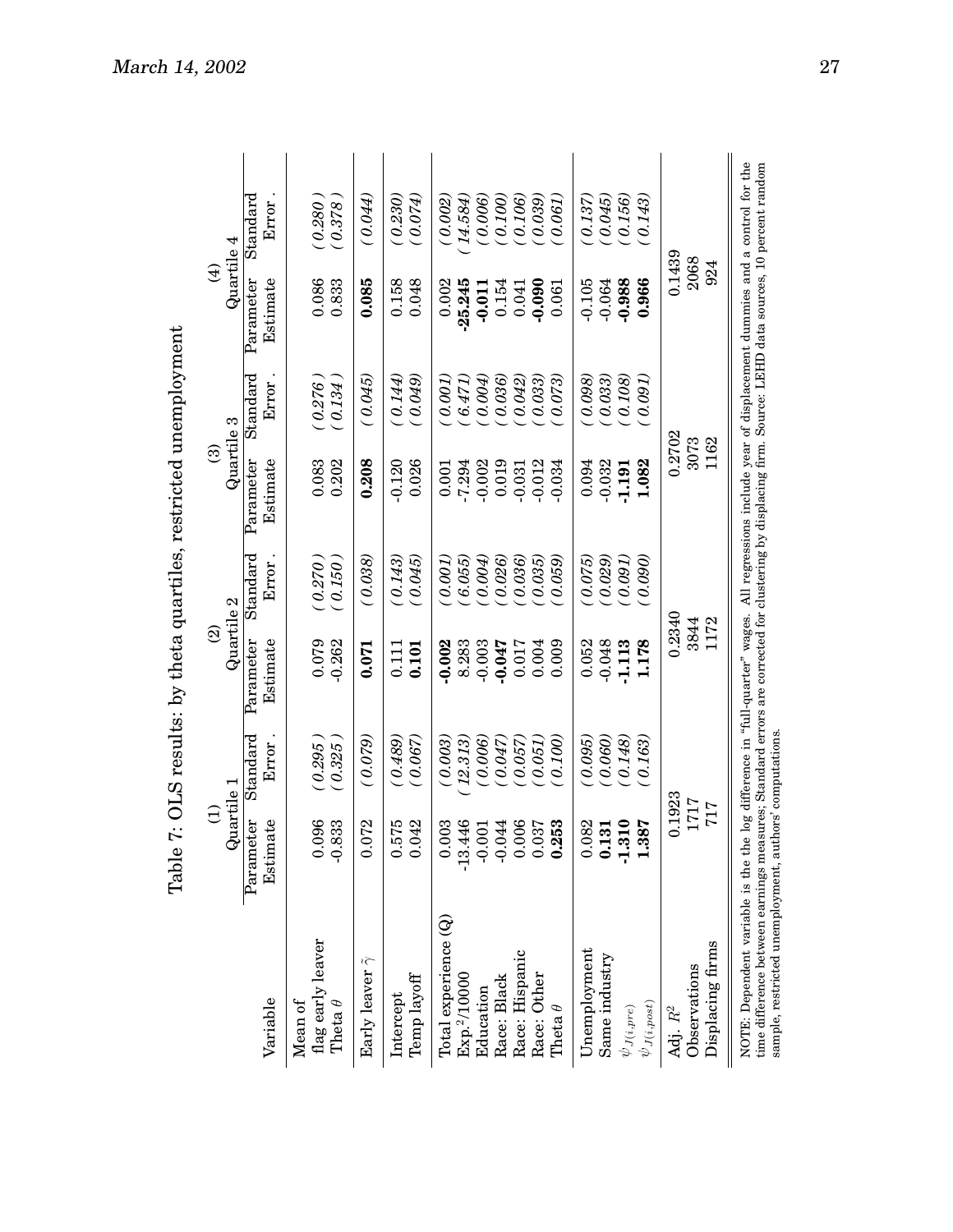### <span id="page-30-0"></span>**A Data construction**

The full LEHD data base as used for this research has 219,414,147 observations for 17,381,486 unique workers and z unique firms. To construct the sample of firms, all quarters in which firms satisfied the displacement definition were retained. Only firms having a single displacement were retained. 34.9 percent of all firms having at least one displacement event have multiple displacement events. Inspection of the data reveals that a large fraction look like temporary layoffs of more than one quarter in length; however, very cyclical firms will appear to have multiple "displacements" in the data. The restriction used here is designed to eliminate these cyclical layoff patterns.

All workers having worked within a three year window around the displacement were extracted. Only workers having experienced no more than 4 displacements were retained, eliminating about 0.19 percent of all workers ( slightly more than 6 thousand individuals).

To speed up analysis, a random 10 percent sample of people was taken, yielding a data set with 309 706 workers and 8 391 992 quarterly wage observations. We further restrict the sample to the men with more than 5 years of labor market experience, leaving 3 562 101 observations for 133 998 workers. This constitutes our basic analysis sample.

Inspection of the data revealed data quality issues in 1991-1992, generating an artificially high displacement rate in these years. In the analysis, only workers displaced in years 1993-1997 are included.

For some of the analysis, we use person- and firm-specific productivity factors,  $\hat{\theta}$  and  $\hat{\psi}$ . These are computed from the full LEHD data base using OLS based on Equation [\(16](#page-14-1)) on page [12](#page-14-1) with all displacement dummies set to zero. Dependent variable is full-time-equivalent FQ earnings, where an adjustment has been made based on an individual's imputed full-time or part-time status. Mean  $\hat{\theta}$  is normalized to zero in the population of workers, weighted by the number of wage observations for each workers.  $\psi$  is set to zero for one arbitrary firm. Its mean is restricted to be zero across all wage observations. See Abowd & Kramarz (1999) for a more detailed explanation of the estimation procedures used in this step of the data preparation.

Employment used to select firms is computed as a moving two-period average of all workers appearing during one quarter. This is then averaged over the entire period a firm appears in the data to obtain average employment.

Temporary layoffs are defined as workers whose first job after separation is with the same firm as the displacing firm. Industry status is defined at the division level, and industry stayers are those whose firm is in the same division as the displacing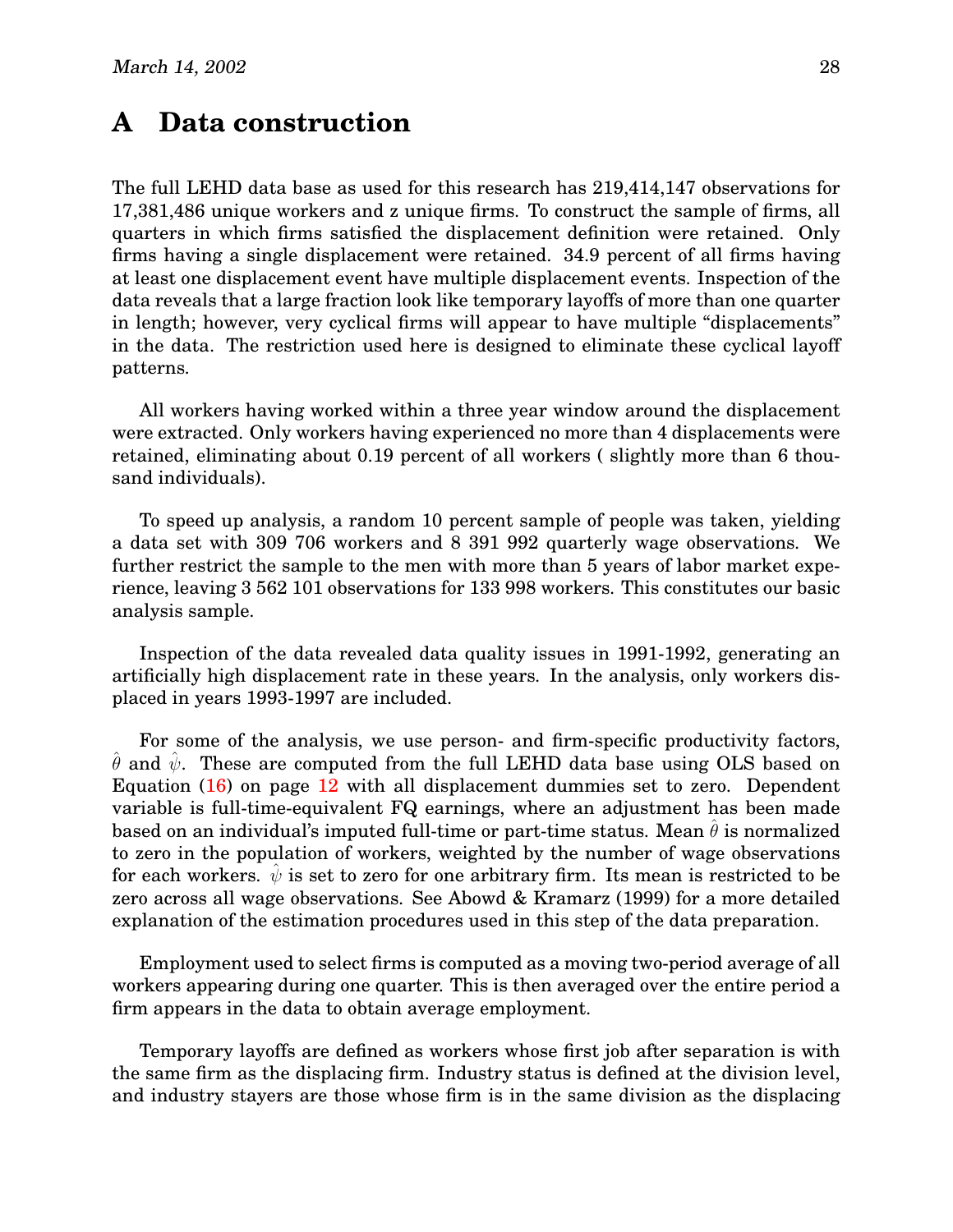firm.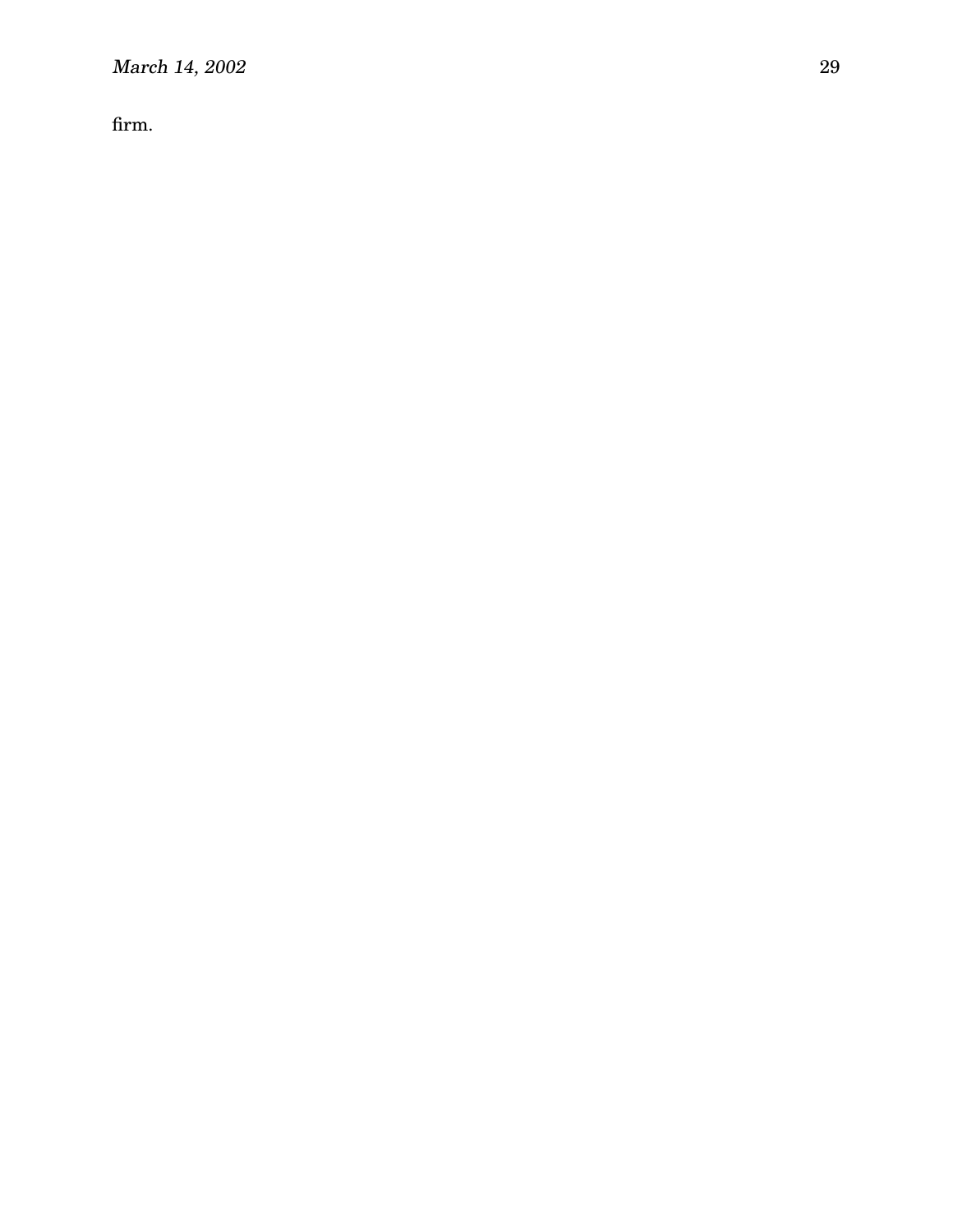# <span id="page-32-0"></span>**B Tables**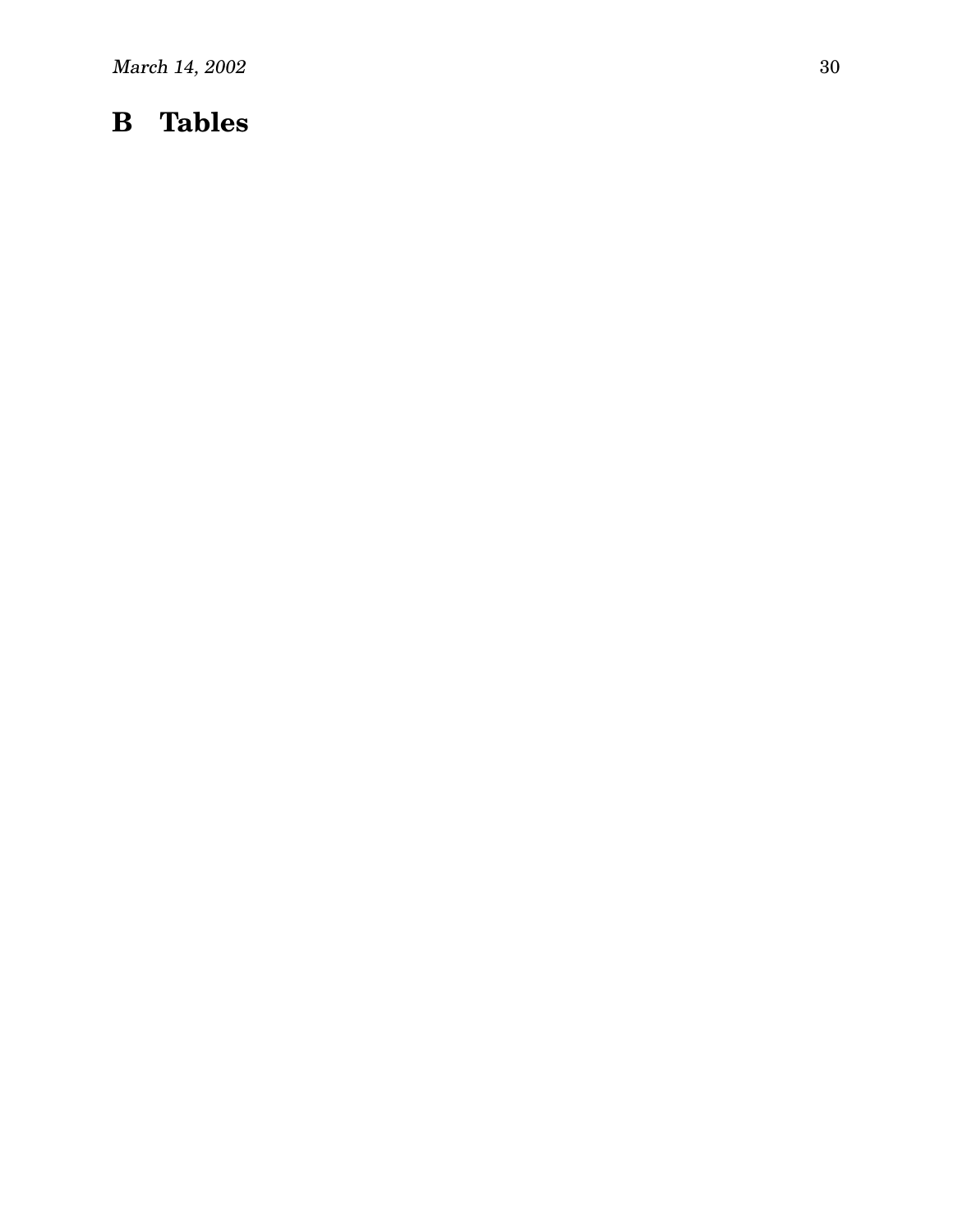|                                                                                                                                                                                                                                                                                                                                                                                                                                                                      | $\widehat{\Xi}$       |                          | $\widehat{\mathfrak{D}}$ |         | $\widehat{\odot}$     |                    | $\widehat{\mathcal{F}}$ |                    |
|----------------------------------------------------------------------------------------------------------------------------------------------------------------------------------------------------------------------------------------------------------------------------------------------------------------------------------------------------------------------------------------------------------------------------------------------------------------------|-----------------------|--------------------------|--------------------------|---------|-----------------------|--------------------|-------------------------|--------------------|
| Variable                                                                                                                                                                                                                                                                                                                                                                                                                                                             | Estimate<br>Parameter | E.S                      | Estimate<br>Parameter    | S.E.    | Estimate<br>Parameter | S.E.               | Estimate<br>Parameter   | S.E.               |
| Early leaver $\Delta \mu$                                                                                                                                                                                                                                                                                                                                                                                                                                            | 171<br>5              | (0.027)                  | 0.124                    | (0.022) | 0.111                 | (0.023)            | 0.113                   | (0.023)            |
| Temp layoff<br>Intercept                                                                                                                                                                                                                                                                                                                                                                                                                                             | 0.120<br><b>O61</b>   | (0.075)<br>$(\it 0.031)$ | 0.021                    | (0.027) | 0.076<br>0.059        | (0.028)<br>(0.072) | 0.080<br>0.061          | (0.028)<br>(0.072) |
| Total experience $(Q)$                                                                                                                                                                                                                                                                                                                                                                                                                                               | $-0.002$              | 0.001                    |                          |         | $-0.001$              | (0.001)            | $-0.000$                | 0.001              |
| Exp. <sup>2</sup> /10000<br>Education                                                                                                                                                                                                                                                                                                                                                                                                                                | 4.217<br>0.001        | 3.479)<br>0.003          |                          |         | 0.373<br>0.001        | 3.222<br>0.003     | $-1.194$<br>$-0.003$    | 3.218<br>0.003     |
| Race: Black                                                                                                                                                                                                                                                                                                                                                                                                                                                          | $-0.002$              | 0.022                    |                          |         | $-0.027$              | 0.021              | $-0.010$                | 0.021              |
| Race: Hispanic                                                                                                                                                                                                                                                                                                                                                                                                                                                       | $-0.009$              | 0.027                    |                          |         | $-0.002$              | 0.025              | 0.016                   | 0.025              |
| Race: Other                                                                                                                                                                                                                                                                                                                                                                                                                                                          | $-0.008$              | (0.022)                  |                          |         | $-0.011$              | 0.019              | $-0.008$                | (6100)             |
| Theta $\ddot{\theta}$                                                                                                                                                                                                                                                                                                                                                                                                                                                |                       |                          |                          |         | 0.054                 | 0.018              |                         |                    |
| Unemployment                                                                                                                                                                                                                                                                                                                                                                                                                                                         | 0.044                 | (0.057)                  |                          |         | 0.034                 | (0.050)            | 0.031                   | (0.049)            |
| Same industry                                                                                                                                                                                                                                                                                                                                                                                                                                                        |                       |                          |                          |         | $-0.009$              | (0.021)            | $-0.010$                | (0.021)            |
| $\psi_{J(i,pre)}$                                                                                                                                                                                                                                                                                                                                                                                                                                                    |                       |                          | $-1.261$                 | (0.063) | $-1.243$              | (0.063)            | $-1.242$                | 0.062              |
| $\psi_{J(i,post)}$                                                                                                                                                                                                                                                                                                                                                                                                                                                   |                       |                          | 1.230                    | (0.059) | 1.221                 | (0.058)            | 1.214                   | (0.058)            |
| Adj. $R^2$                                                                                                                                                                                                                                                                                                                                                                                                                                                           | 0.0215                |                          | 0.1749                   |         | 0.1793                |                    | 0.1809                  |                    |
| NOTE: Dependent variable is the the log difference in "full-quarter" wages (mean = 0.1260). All regressions include year of displacement dummies and<br>a control for the time difference between earnings measures. Standard errors are corrected for clustering by 2,110 displacing firms. 10,702 observations.<br>Source: LEHD data sources, 10 percent random sample, restricted to a maximum of one quarter of intervening unemployment, authors' computations. |                       |                          |                          |         |                       |                    |                         |                    |

<span id="page-33-0"></span>Table B.1: OLS results: Log wage differential, restricted unemployment